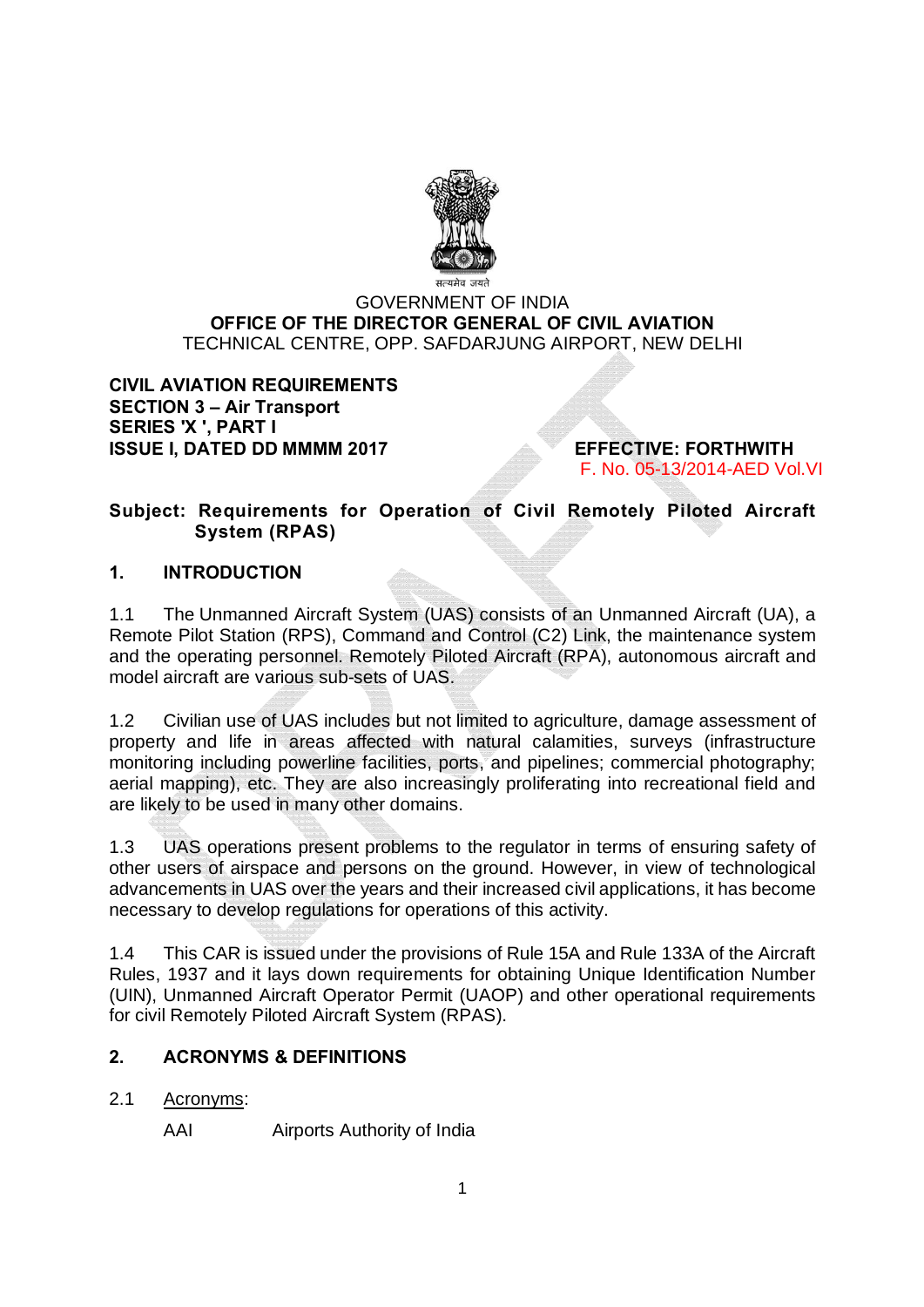| <b>ADC</b>   | Air Defence Clearance                            |
|--------------|--------------------------------------------------|
| ADS-B        | Automatic Dependent Surveillance - Broadcast     |
| <b>AGL</b>   | <b>Above Ground Level</b>                        |
| <b>AIP</b>   | <b>Aeronautical Information Publication</b>      |
| <b>ATS</b>   | <b>Air Traffic Service</b>                       |
| <b>BCAS</b>  | <b>Bureau of Civil Aviation Security</b>         |
| <b>CAR</b>   | <b>Civil Aviation Requirements</b>               |
| <b>DGCA</b>  | Directorate General of Civil Aviation            |
| <b>DGFT</b>  | Directorate General of Foreign Trade             |
| <b>DIPP</b>  | Department of Industrial Policy & Promotion      |
| <b>FIR</b>   | <b>Flight Information Region (AAI)</b>           |
| <b>FRTOL</b> | <b>Flight Radio Telephone Operator's License</b> |
| <b>GPS</b>   | <b>Global Positioning System</b>                 |
| <b>IAF</b>   | <b>Indian Air Force</b>                          |
| <b>ICAO</b>  | <b>International Civil Aviation Organization</b> |
| <b>IPC</b>   | <b>Indian Penal Code</b>                         |
| <b>MHA</b>   | Ministry of Home Affairs                         |
| MoD          | Ministry of Defence                              |
| <b>MTOW</b>  | Maximum Take-off Weight                          |
| <b>PPL</b>   | <b>Private Pilot License</b>                     |
| <b>RPA</b>   | <b>Remotely Piloted Aircraft</b>                 |
| <b>RPAS</b>  | <b>Remotely Piloted Aircraft System(s)</b>       |
| <b>RPS</b>   | <b>Remote Pilot Station(s)</b>                   |
| <b>SARPs</b> | <b>Standards and Recommended Practices</b>       |
| <b>TSA</b>   | <b>Temporary Segregated Areas</b>                |
| <b>TRA</b>   | <b>Temporary Reserved Areas</b>                  |
| UA           | <b>Unmanned Aircraft</b>                         |
| <b>UAOP</b>  | <b>Unmanned Aircraft Operator Permit</b>         |
| <b>UAS</b>   | <b>Unmanned Aircraft System</b>                  |
| <b>UIN</b>   | <b>Unique Identification Number</b>              |
| <b>VFR</b>   | <b>Visual Flight Rules</b>                       |
| <b>VLOS</b>  | Visual Line-Of-Sight                             |
| <b>VMC</b>   | <b>Visual Meteorological Conditions</b>          |
|              |                                                  |

# 2.2 Definitions:

| Autonomous aircraft <sup>1</sup> | An unmanned aircraft that does not allow pilot intervention<br>in the management of the flight. |
|----------------------------------|-------------------------------------------------------------------------------------------------|
| Command and                      | The data link between the UA and the remote pilot station                                       |
| Control (C2) Link                | for the purposes of managing the flight.                                                        |

 $\frac{1}{1}$ *have no official status within ICAO Annexes.*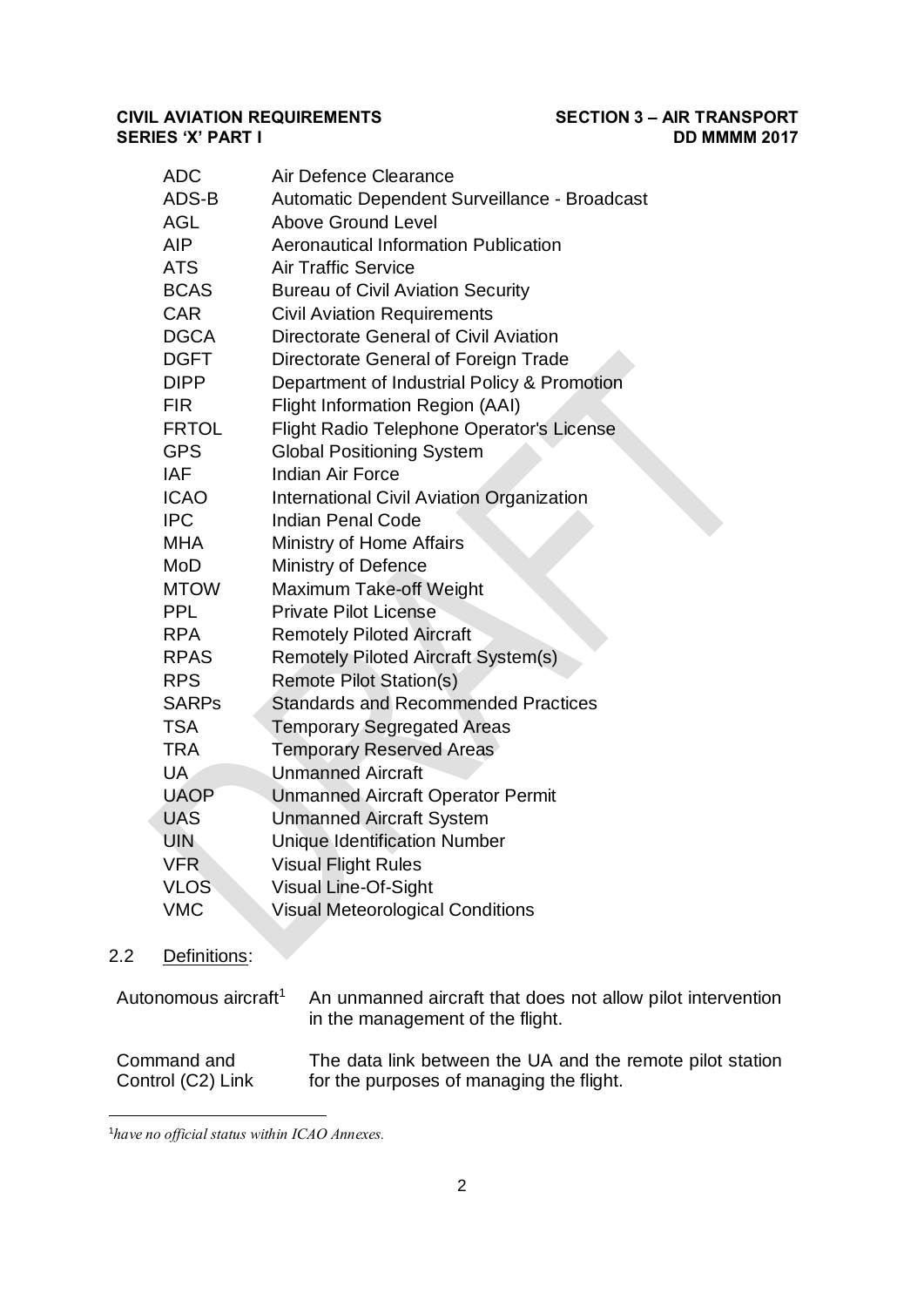Controlled Airspace<sup>2</sup> An airspace of defined dimensions within which air traffic control service is provided in accordance with the airspace classification. Model Aircraft Unmanned Aircraft (UA) without payload up to 2 kg. Payload All components of equipment on board a UA that are not needed for the flight or its control. Its transport aims exclusively to fulfill a specific mission. Remote Pilot **A** person charged by the operator with duties essential to the operation of a remotely piloted aircraft and who manipulates the flight controls, as appropriate, during flight time. Remote Pilot Station (RPS) The component of the remotely piloted aircraft system containing the equipment used to pilot the remotely piloted aircraft. Remotely Piloted Aircraft (RPA) An unmanned aircraft which is piloted from a remote pilot station. Remotely Piloted Aircraft System (RPAS) A remotely piloted aircraft, its associated remote pilot station(s), the required command and control links and any other components as specified in the type design. Unmanned Aircraft (UA) An aircraft which is intended to operate with no pilot on board. Unmanned Aircraft System (UAS) An aircraft and its associated elements which are operated with no pilot on board. Visual line-of-sight (VLOS) operation. Operation in which the remote pilot or RPA observer maintains direct unaided visual contact with the remotely piloted aircraft.

## **3. CATEGORY OF RPA**

3.1 Civil RPA are classified in accordance with Maximum Take-off Weight (MTOW) as indicated below:

- i) Nano : Less than or equal to 250 grams.
- ii) Micro : Greater than 250 grams and less than or equal to 2 kg.

 $\frac{1}{2}$ *Controlled airspace is a generic term which covers ATS airspace Classes A, B, C, D and E as described in Annex 11, Para 2.6.*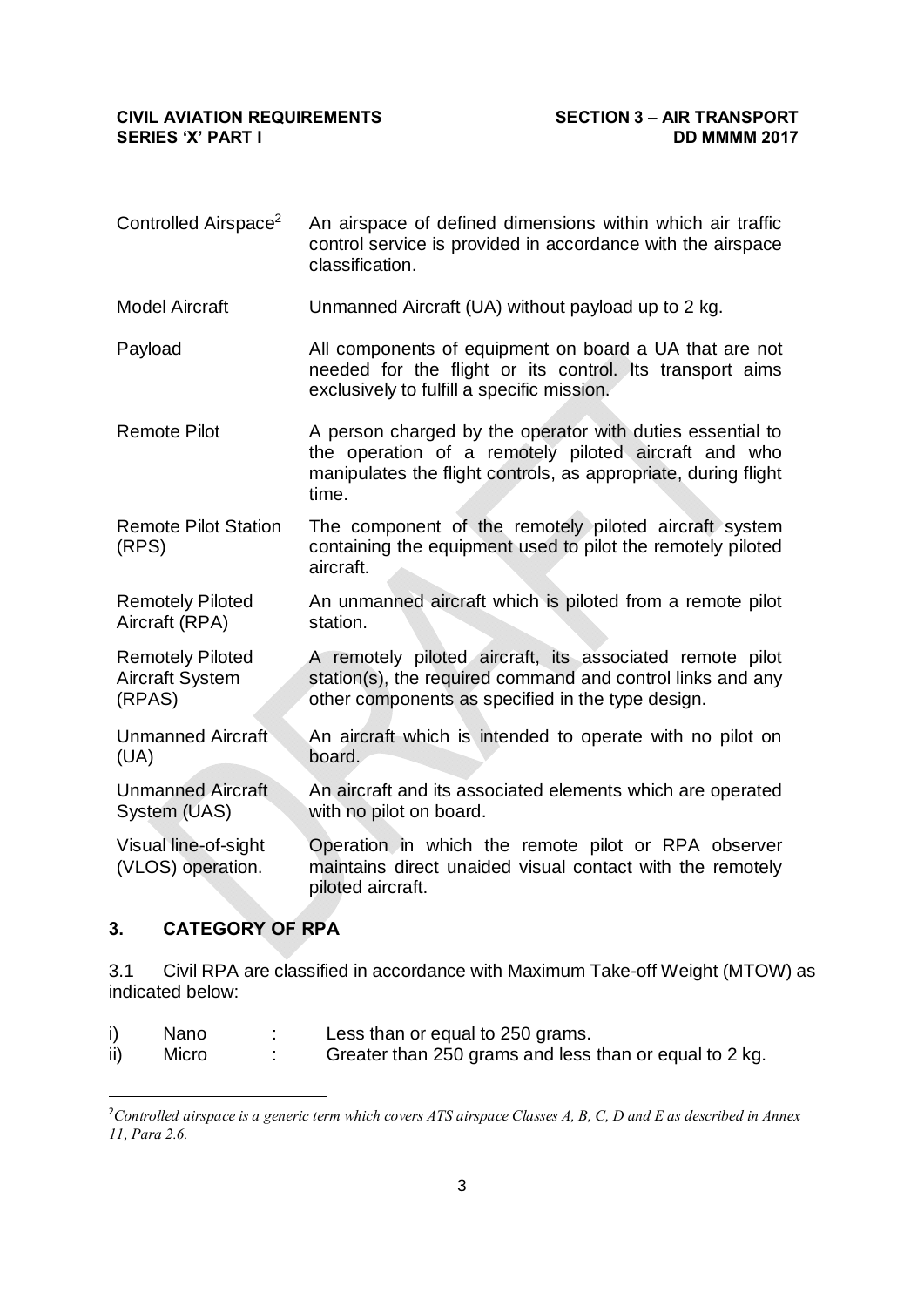iii) Mini : Greater than 2 kg and less than or equal to 25 kg. iv) Small : Greater than 25 kg and less than or equal to 150 kg. v) Large : Greater than 150 kg.

## **4. APPLICABILITY**

4.1 This CAR is applicable to civil Remotely Piloted Aircraft Systems which are remotely piloted from a Remote Pilot Station.

- 4.2 Provisions of this CAR are not applicable to manufacturing of RPAS.
- 4.3 Operation of autonomous aircraft are strictly prohibited.
- Note: Model aircraft (MTOW upto 2kg, without any payload) flown below 200 ft inside educational institution premises will not require UIN and/or UAOP. Aeromodellers/recreational flyers under this category shall be fully responsible for its operation, safety and security. They shall inform the local police authorities before undertaking such activities even for indoor operation.

## **5. APPLICATION PROCESS**

5.1 Upon receipt of the application along with necessary documents, DGCA shall examine the request for issuance of UIN, UAOP and/or import clearance.

5.2 The application will be processed on case-to-case basis.

## **6. REQUIREMENTS FOR ISSUE OF UNIQUE IDENTIFICATION NUMBER (UIN)**

6.1 All civil RPA, except those indicated in Para 6.6 of this CAR, shall require to obtain Unique Identification Number (UIN) from DGCA. UIN will be granted where the RPAS is wholly owned either:

- a) By a citizen of India; or
- b) By the Central Government or any State Government or any company or corporation owned or controlled by either of the said Governments; or
- c) By a company or a body corporate provided that:
	- i) it is registered and has its principal place of business within India;
	- ii) its chairman and at least two-thirds of its directors are citizens of India; and,
	- iii) its substantial ownership and effective control is vested in Indian nationals; or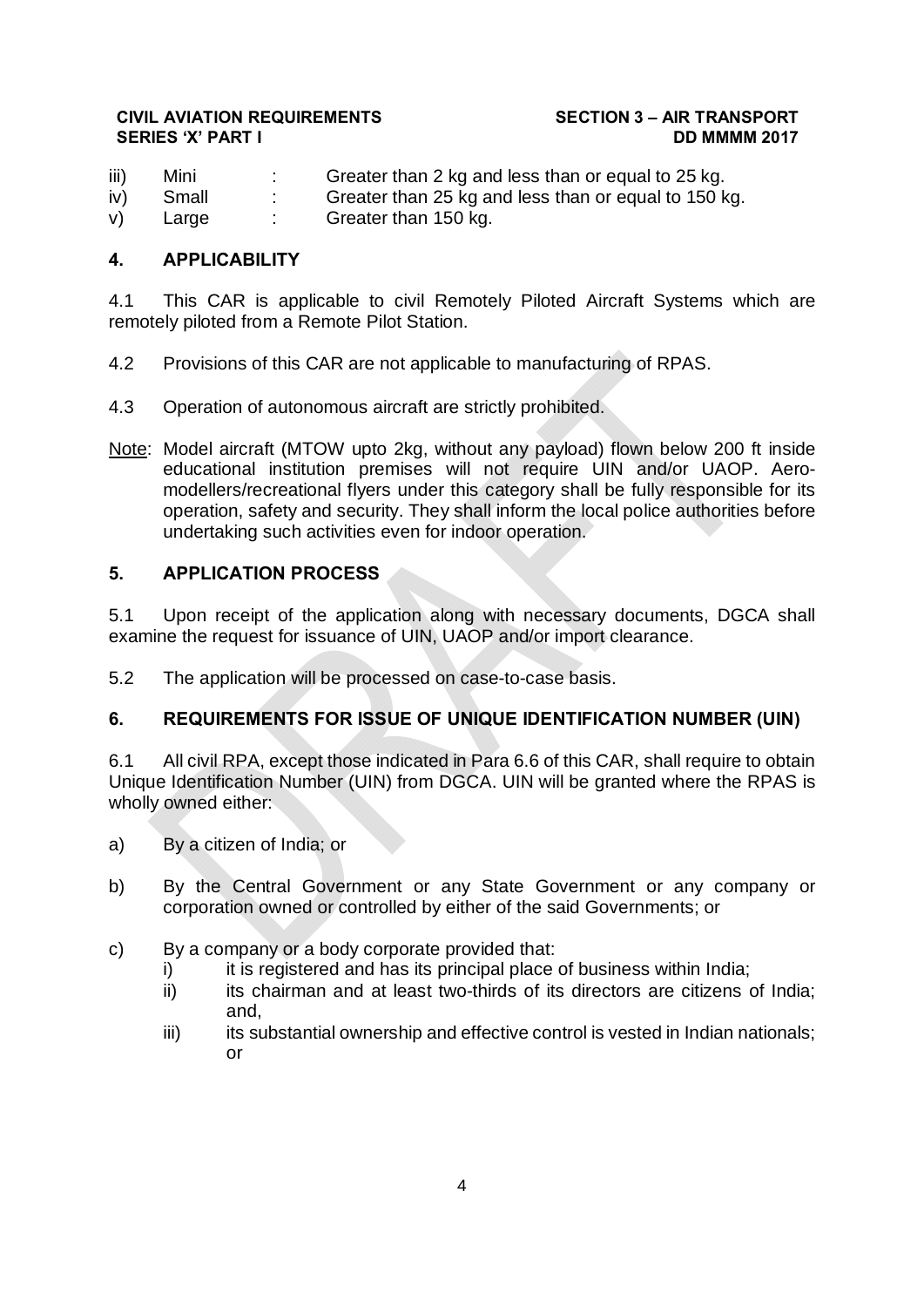- d) By a company or corporation registered elsewhere than in India, provided that such company or corporation has leased the RPAS to any organization mentioned in Para 6.1 (b) or (c) above.
- 6.2 Following documents shall be required for issue of UIN:
- a) Contact details of Operator with valid identity & address proof;
- b) Purpose & area of operation;
- c) Specification of RPAS (manufacturer name, type, model number, year of manufacture, weight and size, type of propulsion system, flying capabilities in terms of maximum endurance, range and height, etc. including details of equipment);
- d) Details of compatible payload along with its weight and maximum weight carrying capacity of the RPAS;
- e) Copy of RPA Flight Manual/Manufacturers Operating Manual (as applicable);
- f) Copy of Manufacturer open maintenance guidelines for RPA (as applicable);
- g) Permission for all frequencies used in RPA operations from Department of Telecommunication (Wireless Planning and Coordination Wing);
- h) Security Clearance from MHA in case 6.1 (a), (c) & (d) (application format given in Annexure-I);
- i) Verification of character and antecedents of the remote pilot(s) from local subdivisional police office.

6.3 The identification plate (made of fire proof material) inscribed with UIN, RF ID tag and SIM shall be affixed to the RPA.

6.4 The applicant shall submit the application for import/ acquisition of remotely piloted aircraft (application format given in Annexure-II) to DGCA along with a copy of the security clearance. Import clearance shall be given by DGCA based on which DGFT shall provide license for import of RPAS.

6.5 Duly filled application & documents as per Annexure III along with requisite fees as per Rule 15A of Aircraft Rules 1937 for UIN shall be submitted to DGCA. UIN shall be issued by DGCA in 02 days provided all documents are complete. After satisfactory scrutiny of the documents, UIN shall be issued by DGCA as per the format given at Annexure-IV.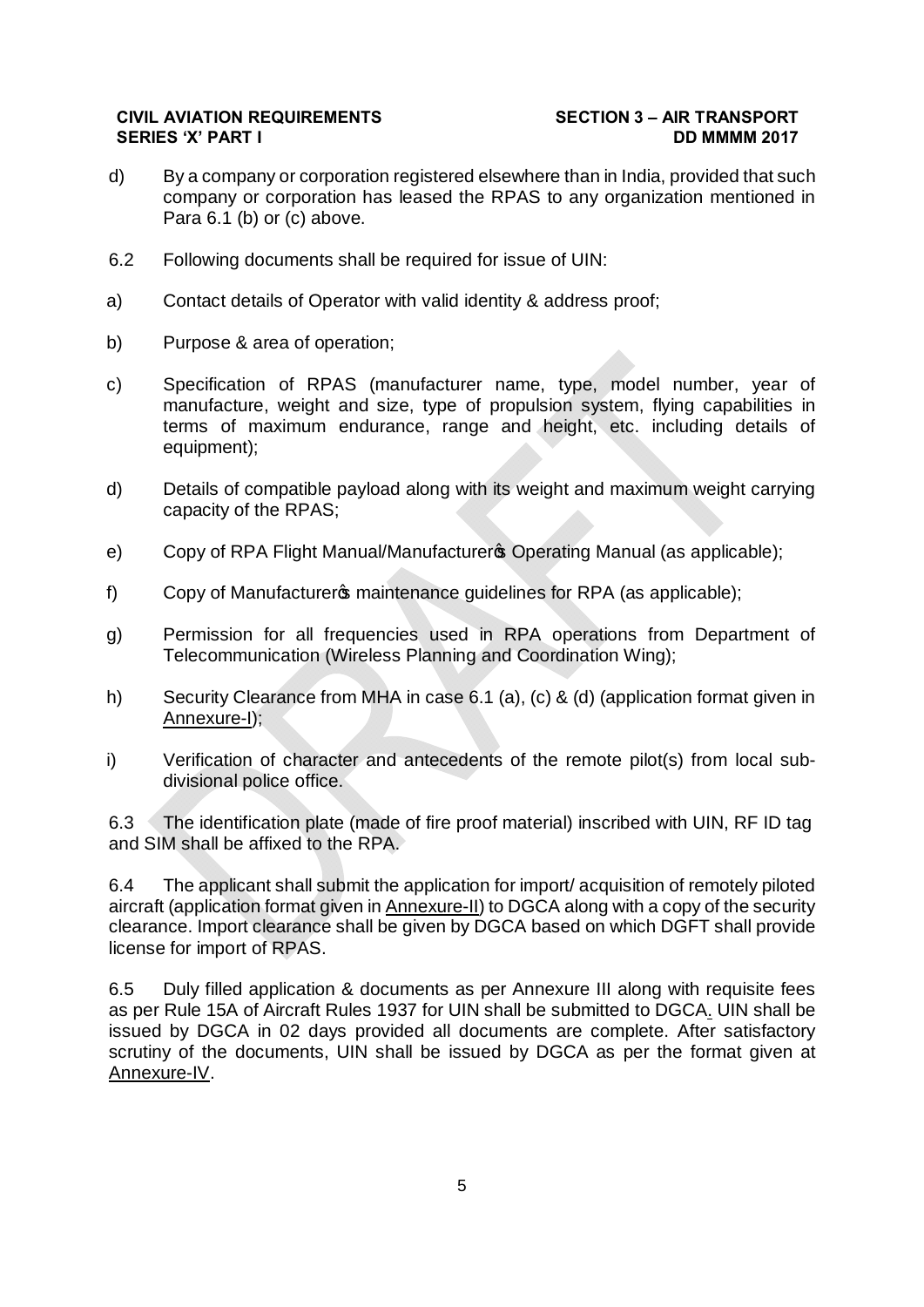6.6 RPA in Nano category with an intent to fly upto 50 ft AGL, and those owned & operated by Government security agencies are exempted from obtaining UIN.

## **7. REQUIREMENTS FOR ISSUE OF UNMANNED AIRCRAFT OPERATOR PERMIT (UAOP)**

7.1 All civil RPA operations for any purpose whatsoever other than those mentioned in Para 7.2 will require UAOP from DGCA.

- 7.2 Following entities will not require UAOP:
- a) Nano RPA operating below 50 ft AGL in uncontrolled airspace & indoor operations.
- b) Micro RPA operating below 200 ft AGL in uncontrolled airspace and clear of prohibited; restricted and danger areas; Temporary Segregated Areas (TSA) and Temporary Reserved Areas (TRA) as notified by AAI in the AIP. However, the user shall intimate the local police authorities before conduct of actual operations.
- c) RPA owned and operated by Government security agencies. However, the agency shall intimate local police authorities and concerned ATS Units before conduct of actual operations.

7.3 All civil RPA operators except entities specified in Para 7.2 shall submit duly filled application along with requisite fees as per Rule 15A of Aircraft Rules 1937 for issue of UAOP (Application format given in Annexure-V) to DGCA at least 7 days prior to actual conduct of operations along with following documents:

- a) Permission from ATS provider (civil/defense);
- b) Permission of the land/property owner (area used for take-off and landing of RPA);
- c) Details of remote pilot(s) and training records;
- d) Insurance details (as applicable);
- e) Security programme as approved by BCAS.

7.4 The UAOP shall be issued by DGCA as per the format given at Annexure-VI with a copy to MHA, BCAS, IAF, ATS Provider (AAI/MoD), and district administration (Superintendent of Police) for information. In case of UIN issued under Para 6.1 (d) above, the Indian organization will be issued with UAOP.

7.5 Validity of the UAOP shall be for a period of five years from the date of issue. Renewal of the UAOP shall be subject to fresh security clearance from MHA. UAOP issued by DGCA shall be non-transferrable.

7.6 DGCA may impose additional requirements depending upon justification on caseto-case basis.

## **8. SECURITY/SAFETY ASPECT**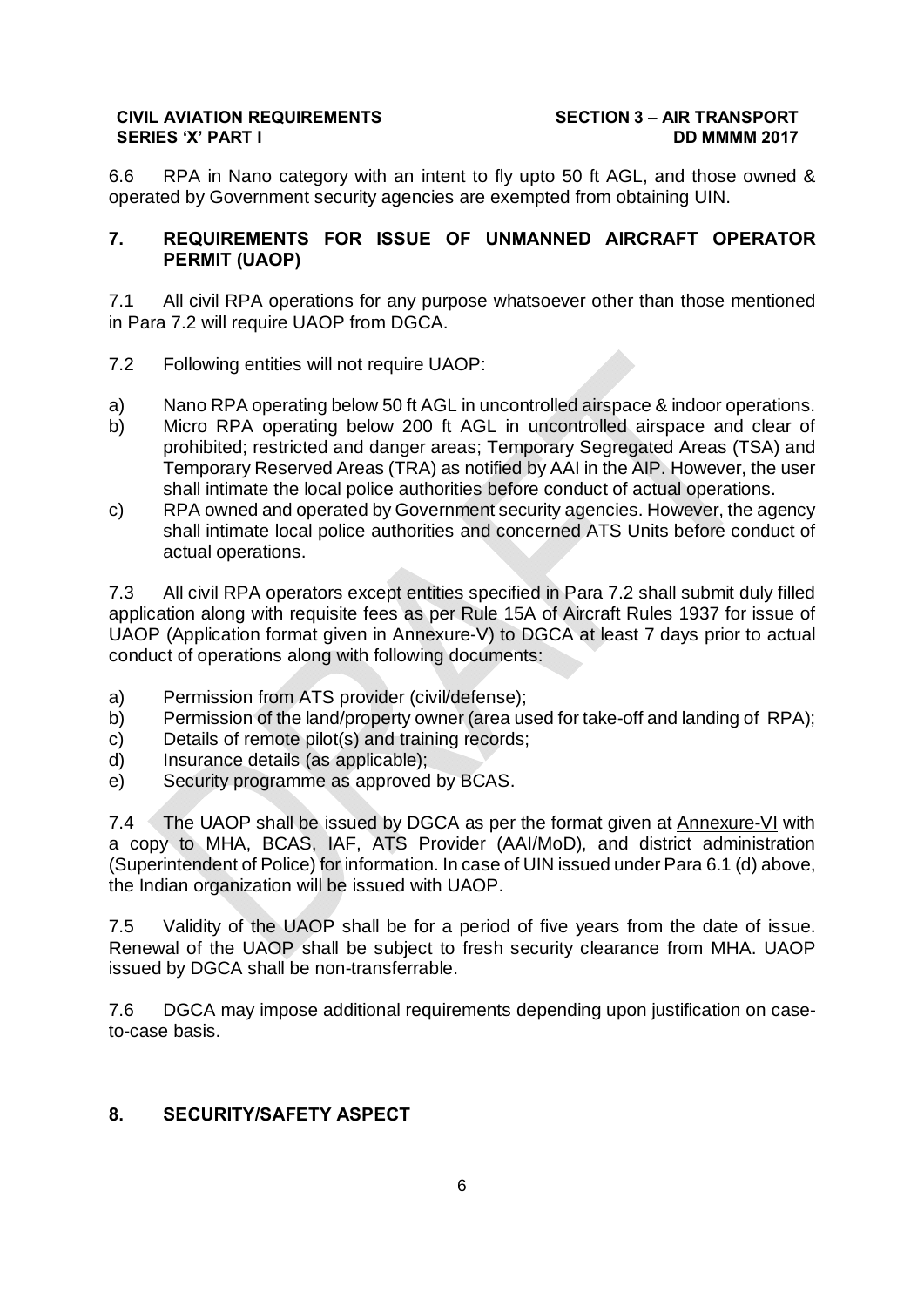8.1 The owner/operator shall be responsible for the safe custody, security and access control of the RPAS. In case of loss of RPA, the operator shall report immediately to local administration/police, BCAS and DGCA.

8.2 The RPAS operator shall ensure that all security measures as enumerated in the Security Programme (approved by BCAS) are in place before operation of each flight.

8.3 The ground control station (while in use or in store) shall be secured from sabotage or unlawful interference.

8.4 The owner/operator of all RPA except Nano RPA shall be responsible for notifying any incident/accident involving RPA to the Director of Air Safety, DGCA who will further intimate to all the concerned agencies.

8.5 The RPAS (issued with UIN) shall not be sold or disposed-off in any way to any person or firm without permission from DGCA. In case, the RPA is damaged and cannot be restored to original condition, the same shall be intimated to DGCA by owner/operator for cancellation of UIN.

# **9. TRAINING REQUIREMENTS FOR REMOTE PILOTS**

9.1 Remote pilot shall have attained 18 years of age with thorough ground training equivalent to that undertaken by aircrew of manned aircraft or a PPL holder (Aeroplanes/Helicopter) with FRTOL.

9.2 Remote pilots shall undergo thorough practical training on the control of a RPA in flight, which may consist of a proportion of simulated flight training.

- 9.3 The training shall include the following:
- a) Basic Radio Telephony (RT) techniques including knowledge of radio frequencies.
- b) Flight Planning and ATC procedures.
- c) Regulations specific to area of operations.
- d) Basic knowledge of multi rotors and fixed wing operations.
- e) No-fly zone awareness.

9.4 The training shall enable the remote pilot to demonstrate that he/she can control the RPA throughout its operating conditions, including safe recovery during emergencies and system malfunction.

9.5 The training requirements contained in Para 9.1 through 9.4 of this CAR are not applicable for Nano and Micro category RPA. However, the user shall be fully aware of his/her responsibilities to fly these machines safely.

## **10. RPAS MAINTENANCE**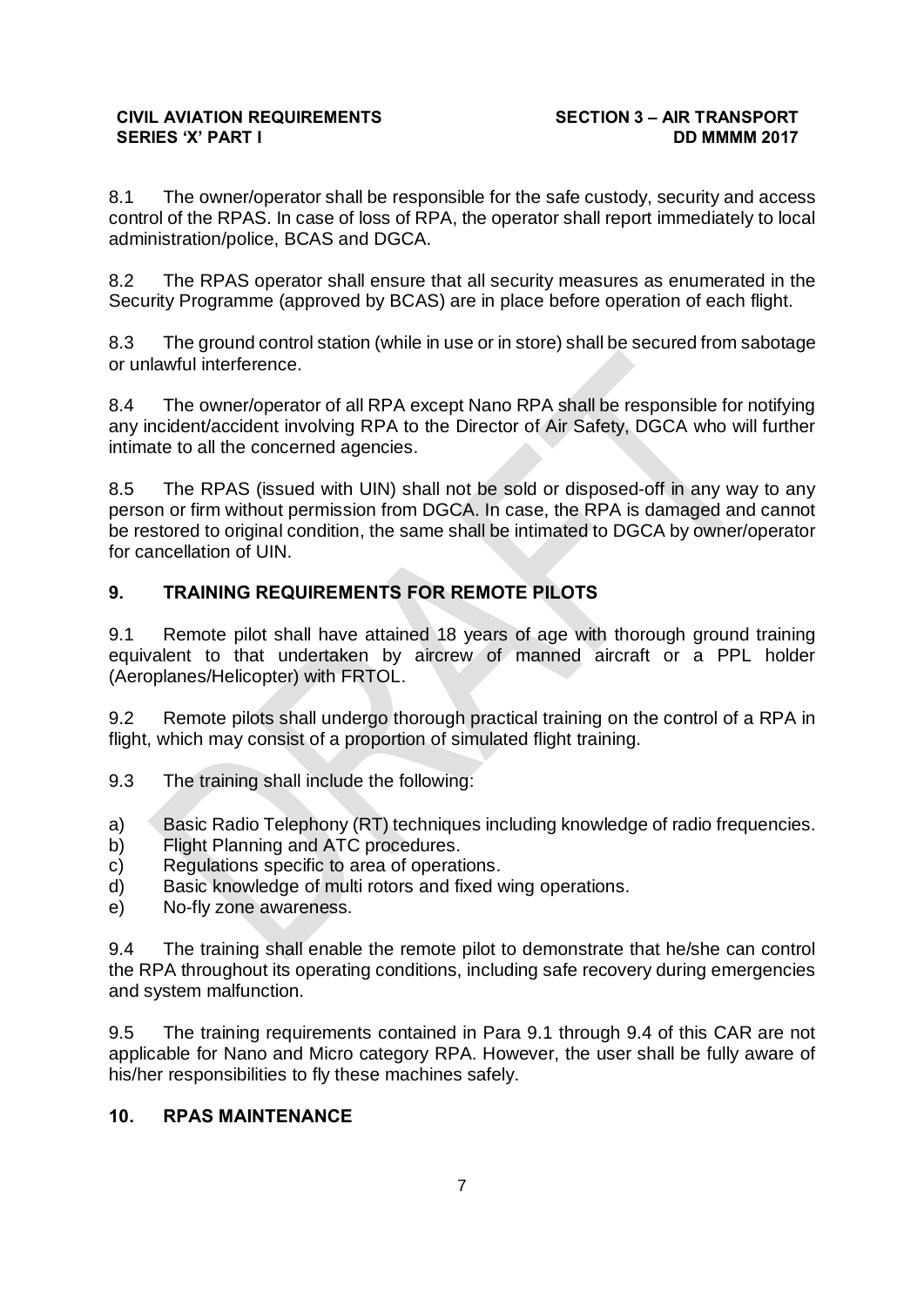10.1 Maintenance and repair of RPAS shall be carried out in accordance with the manufacturers approved procedures, as applicable.

10.2 Maintenance of the ground control equipment shall be carried out in accordance with the manufacturers recommended inspection and overhaul interval, as applicable.

10.3 The remote pilot/user shall not fly the RPA unless he/she is reasonably satisfied that all the control systems of RPA including the radio link are in working condition before the flight.

10.4 The UAOP holder shall maintain records (till the RPAS is in service) of each RPA flight and make such records available to the DGCA on demand. Such records shall be maintained as per the format given in Annexure-VII.

## **11. EQUIPMENT REQUIREMENTS**

11.1 All RPA except Nano shall be equipped with the following serviceable components/ equipment:

- a) Identification Plate
- b) GPS for horizontal and vertical position fixing
- c) Autonomous Flight Termination System or Return to Home (RH) option
- d) Flashing anti-collision strobe lights
- e) RFID and GSM SIM Card Slot for APP based tracking

11.2 The RPA intending to operate at or above 200 ft AGL shall carry the following equipment/capabilities in addition to those specified in Para 11.1 of this CAR:

- a) SSR transponder (Mode  $\pounds$  qor  $\pounds$ ) or ADS-B OUT equipment
- b) Barometric equipment with capability for remote subscale setting
- c) Geo Fencing capability
- d) Detect and Avoid capability

11.3 Remote pilot shall be equipped with communication facilities to establish and maintain continuous two-way communication with the concerned ATS unit.

11.4 The GPS tracking system of the RPA shall be self-powered and tamper/spoofing proof to ensure data relay even in the event of RPA accident.

11.5 Airports Authority of India and Indian Air Force shall monitor RPA movements in the country.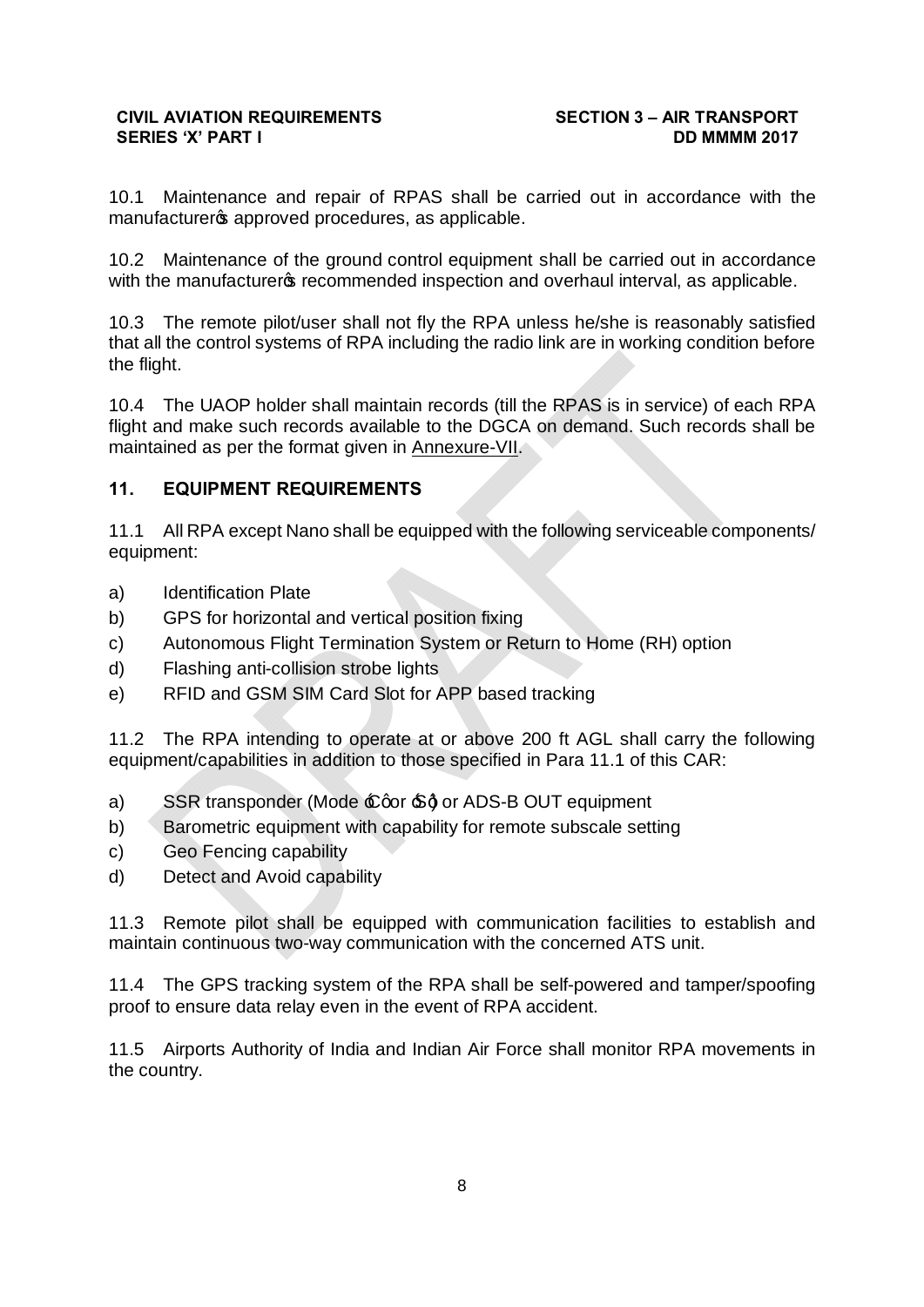## **12. REQUIREMENTS FOR OPERATION OF RPA**

12.1 The RPA operator shall prepare SOP, which shall contain following procedures according to the provisions contained in relevant sections of AIP-India:

- a) Take-off/landing
- b) Collision avoidance
- c) Noise abatement
- d) Flight plan filing
- e) Local airspace restriction
- f) Right-of-way
- g) Communications
- h) RPA emergency including loss of C2 link
- i) Safe recovery of RPA through controlled airspace in case RPA system failure precludes the ability to remain outside controlled airspace, etc.

12.2 Nano and Micro RPA while operating upto 50 ft and 200 ft AGL respectively are exempted from filing the flight plan and obtaining ADC.

12.3 Irrespective of height, operation of RPA in Mini and above category shall be conducted only after filing flight plan and obtaining following clearances:

- a) Nearest ATC Unit
- b) Air Defence Clearance (ADC)
- c) Flight Information Centre (FIC)

12.4 All RPA operator except Nano RPA shall inform the concerned local police authority in writing prior to commencing the operations.

12.5 In the event of cancellation of operations, the operator shall notify the same to all appropriate authorities immediately.

12.6 Irrespective of weight category, all RPA operations are restricted to day operation and within Visual Line of Sight only.

12.7 RPA shall be operated only when the following meteorological conditions exist:

- a) During daylight (between sunrise and sunset).
- b) In Visual Meteorological Conditions (VMC) with a minimum ground visibility of 5 km and cloud ceiling not less than 450 m (1500 ft).
- c) Surface winds of not more than 10 knots.
- d) No precipitation (rain, hail or snow) or thunderstorm activities.

12.8 Remote pilots shall prefix RPA call-sign with the word UNMANNED during voice communications between ATC and the remote pilot station. RPA operator shall ensure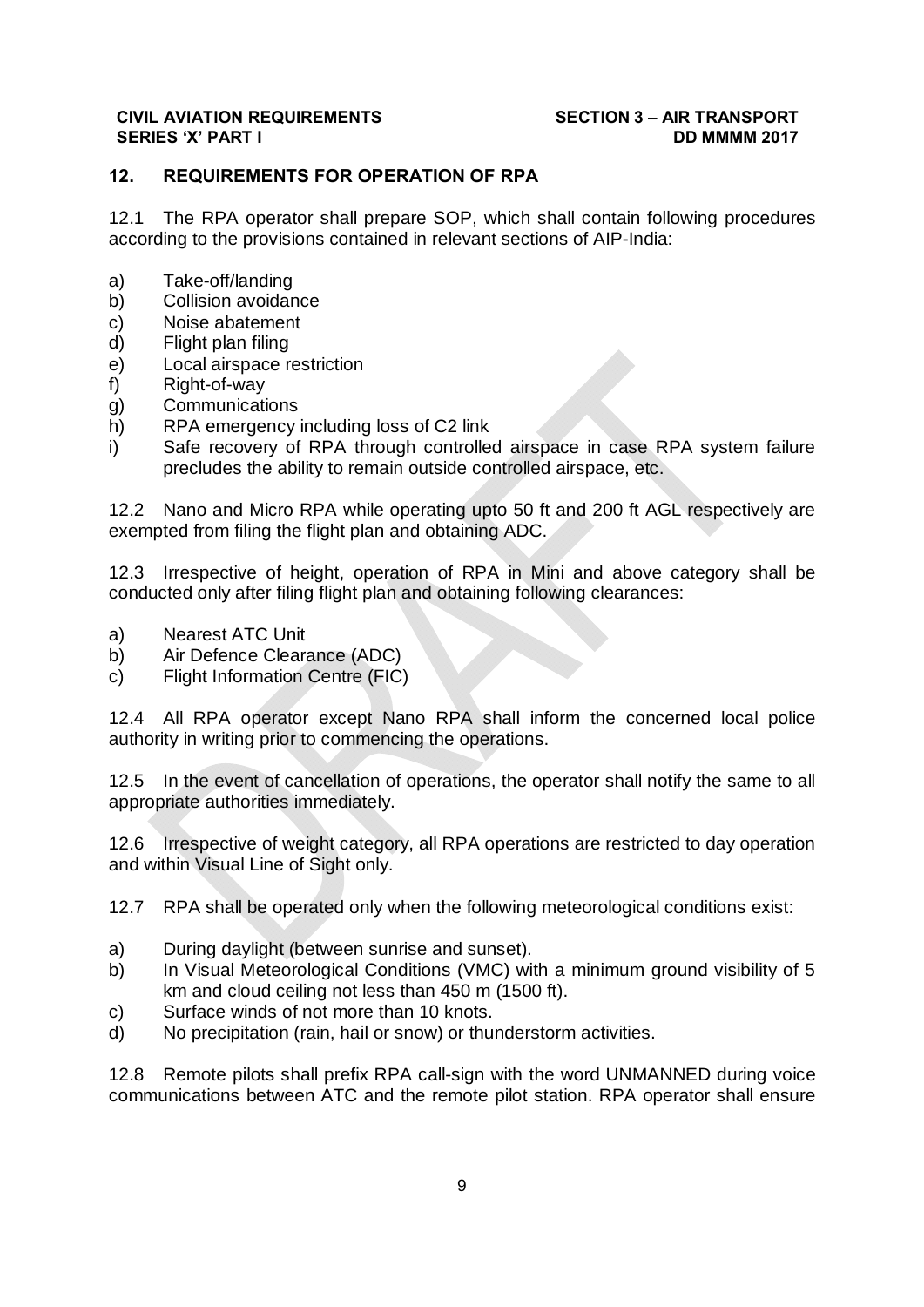that no Radio Frequency Interference (RFI) is caused to air traffic operations and air navigation equipment.

12.9 For intended operations of RPA in controlled airspace, the remote pilot shall establish contact with ATC prior to entering the controlled airspace.

12.10 RPA Operator shall carry out safety assessment of the RPA operations including that of launch/recovery sites. The site (including emergency operation zone and any safety zone for the operations of the RPAS) shall be under the full control of the operator.

12.11 The take-off and landing areas should be properly segregated from public access.

12.12 Designated safe areas should be established by the RPA Operator for emergency RPA holding and flight terminations.

12.13 No person shall act as a remote pilot for more than one unmanned aircraft operation at a time.

12.14 If two or more persons are available as remote pilots for a flight, at any given moment, there shall be only one person acting as a remote pilot-in-command.

12.15 RPA Operator shall be responsible for ensuring that the RPA is operated safely and remains clear of all manned/unmanned air traffic, terrain and obstacles.

12.16 RPA shall, at all times, give way to manned aircraft.

12.17 RPA shall not be flown in a manner to cause danger to any person or property.

12.18 RPA shall not discharge or drop substances unless specially cleared and mentioned in UAOP.

12.19 RPA shall not transport any hazardous material such as explosives or animal or human payload.

12.20 RPA operator/remote pilot shall be liable to ensure that privacy norms of individuals are not compromised in any manner.

12.21 No RPA shall be flown:

- a) Within an area of 5 km (2.7 NM) from Aerodrome Reference Point of operational airports;
- b) Above the Obstacle Limitation Surfaces (OLS) of an operational aerodrome specified in Ministry of Civil Aviation (Height Restrictions for Safeguarding of Aircraft Operations) Rules, 2015 notified through Gazette of India notification GSR751(E) or its amendments;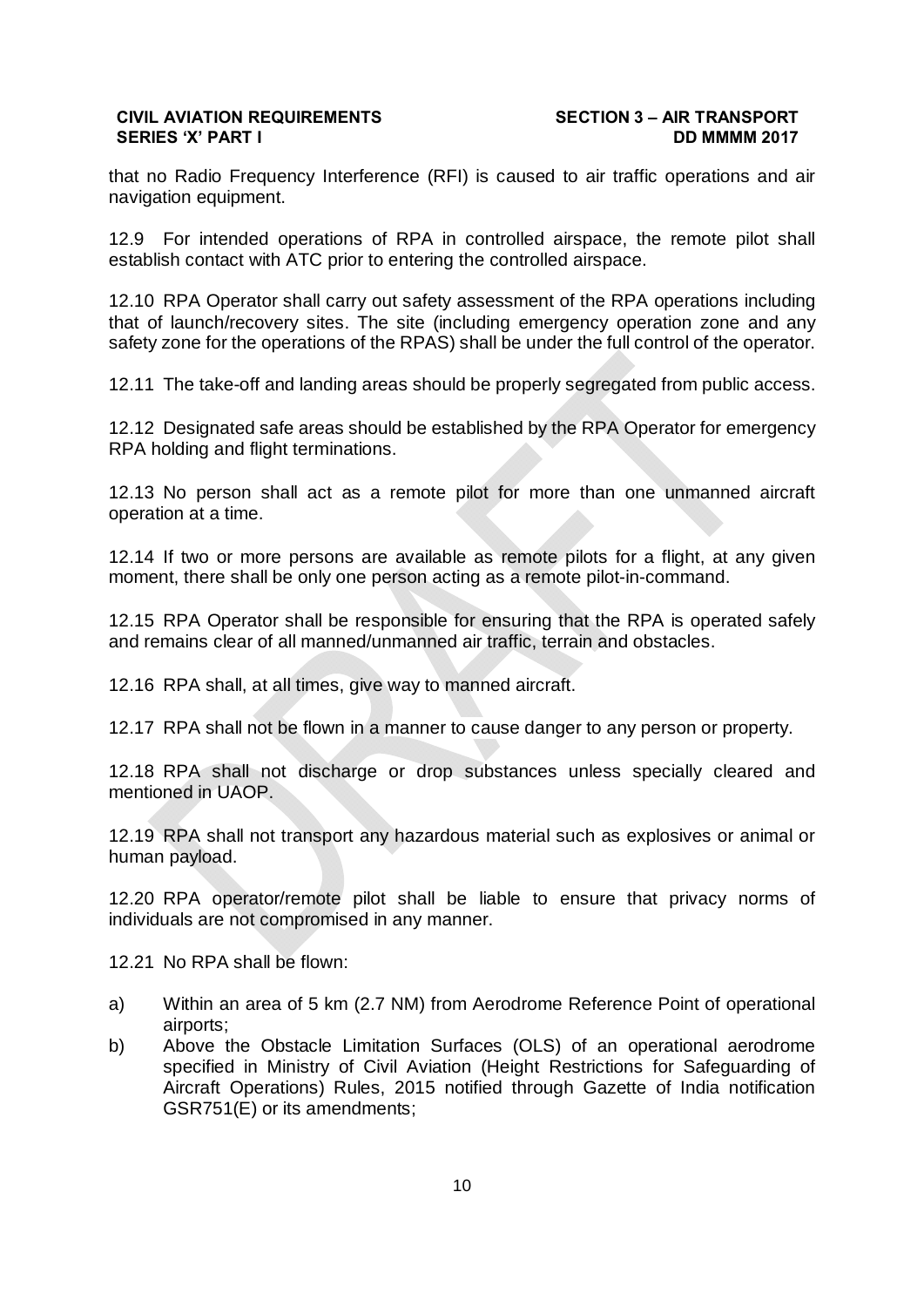- c) Within permanent or temporary Prohibited, Restricted and Danger Areas including TRA and TSA as notified by AAI in AIP;
- d) Without prior approval, over densely populated areas or over or near an area affecting public safety or where emergency operations are underway;
- e) Within 50 km from international border which includes Line of Control (LoC), Line of Actual Control (LAC) and Actual Ground Position Line (AGPL);
- f) Beyond 500 m (horizontal) into sea from coast line provided the location of ground station is on fixed platform over land;
- g) Within 5 km radius from Vijay Chowk in Delhi;
- h) Within 500 m from perimeter of strategic locations notified by Ministry of Home Affairs;
- i) Within 500 m from perimeter of military installations/facilities;
- j) From a mobile platform such as a moving vehicle, ship or aircraft; and
- k) As an autonomous flight, unless it is following an Autonomous Flight Termination (AFT) or Return to Home (RH) procedure.
- l) Over eco-sensitive zones around National Parks and Wildlife Sanctuaries notified by Ministry of Environment, Forests and Climate Change without prior permission.

12.22 Operation of RPA beyond the conditions specified in Para 12.7 and 12.21 may be authorised by DGCA for Government Agencies. Such operations shall be approved by DGCA on case-to-case basis.

12.23 Operation of Nano and Micro RPA inside covered premises beyond the conditions specified in Para 12.7 and 12.21 may be carried out subject to permission from local police authorities.

12.24 To encourage new technology, Indian organisations involved in R & D related activity of RPAS, having obtained industrial license from DIPP, shall use the test sites indicated in Annexure-VIII for testing/demonstration purpose.

## **13. LEGAL OBLIGATIONS**

- 13.1 UIN and/or UAOP issued by DGCA shall not:
- a) Confer on RPAS operator any right against the owner or resident of any land or building or over which the operations are conducted, or prejudice in any way the rights and remedies which a person may have in respect of any injury to persons or damage to property caused directly or indirectly by the RPA.
- b) Absolve the operator/remote pilot from compliance with any other regulatory requirement, which may exist under the State or local law.

## **14. INSURANCE**

14.1 All civil RPAS operators shall have insurance with the liability that they might incur for any damage to third party resulting from the accident/incident.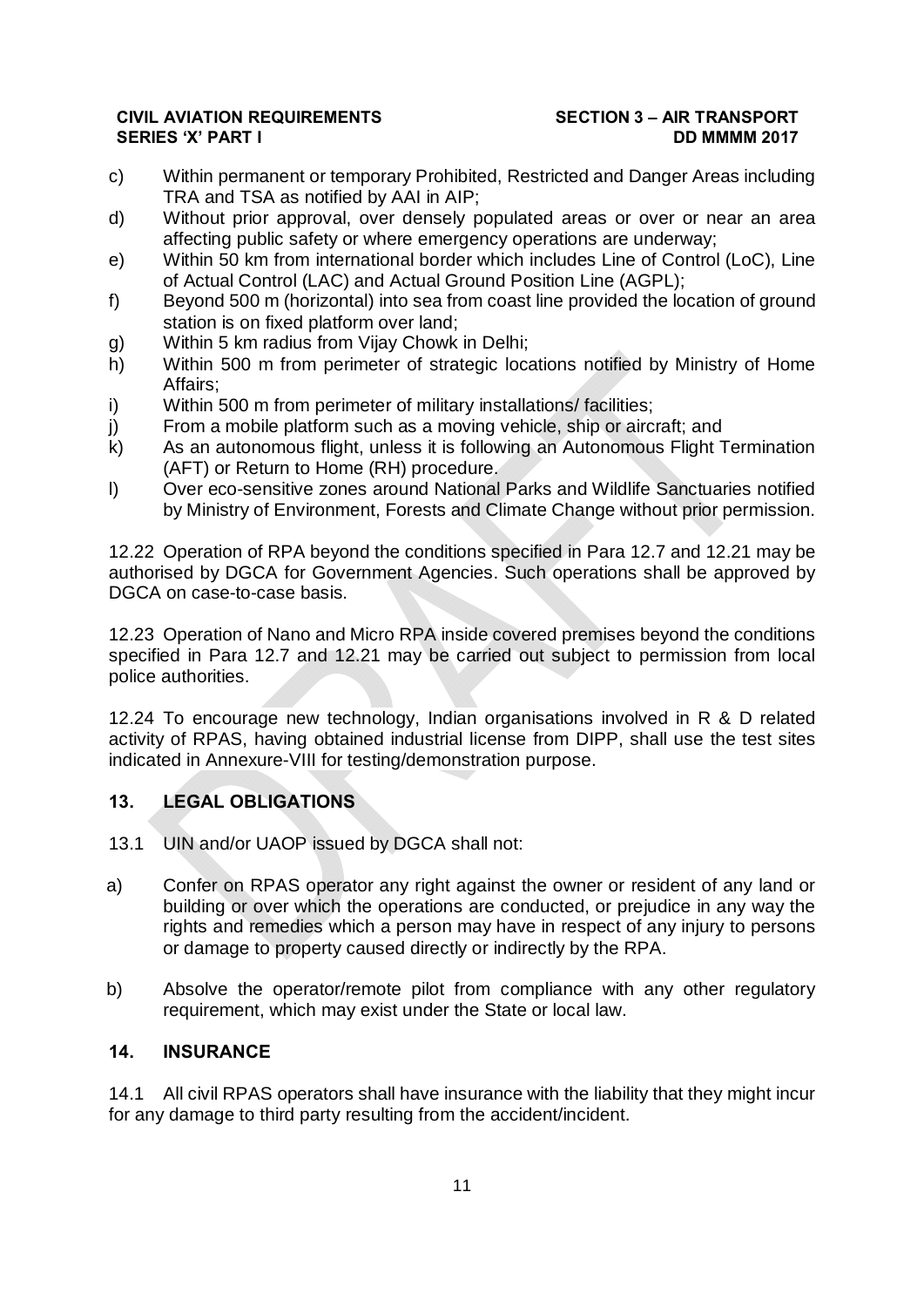## **15. ENFORCEMENT ACTION**

15.1 The UAOP issued by DGCA shall be cancelled or suspended at any time if in its opinion, the performance of the remote pilot /maintenance of RPAS is no longer acceptable.

15.2 Breach of compliance to any of the requirements shall attract penal action including imposition of penalties as per applicable IPCs.

15.3 Breach, if any noticed by any Govt. authority shall be intimated to the concerned state authority for taking necessary action including imposition of penalties under the applicable statutory provisions.

> (Sh. B.S. Bhullar) Director General of Civil Aviation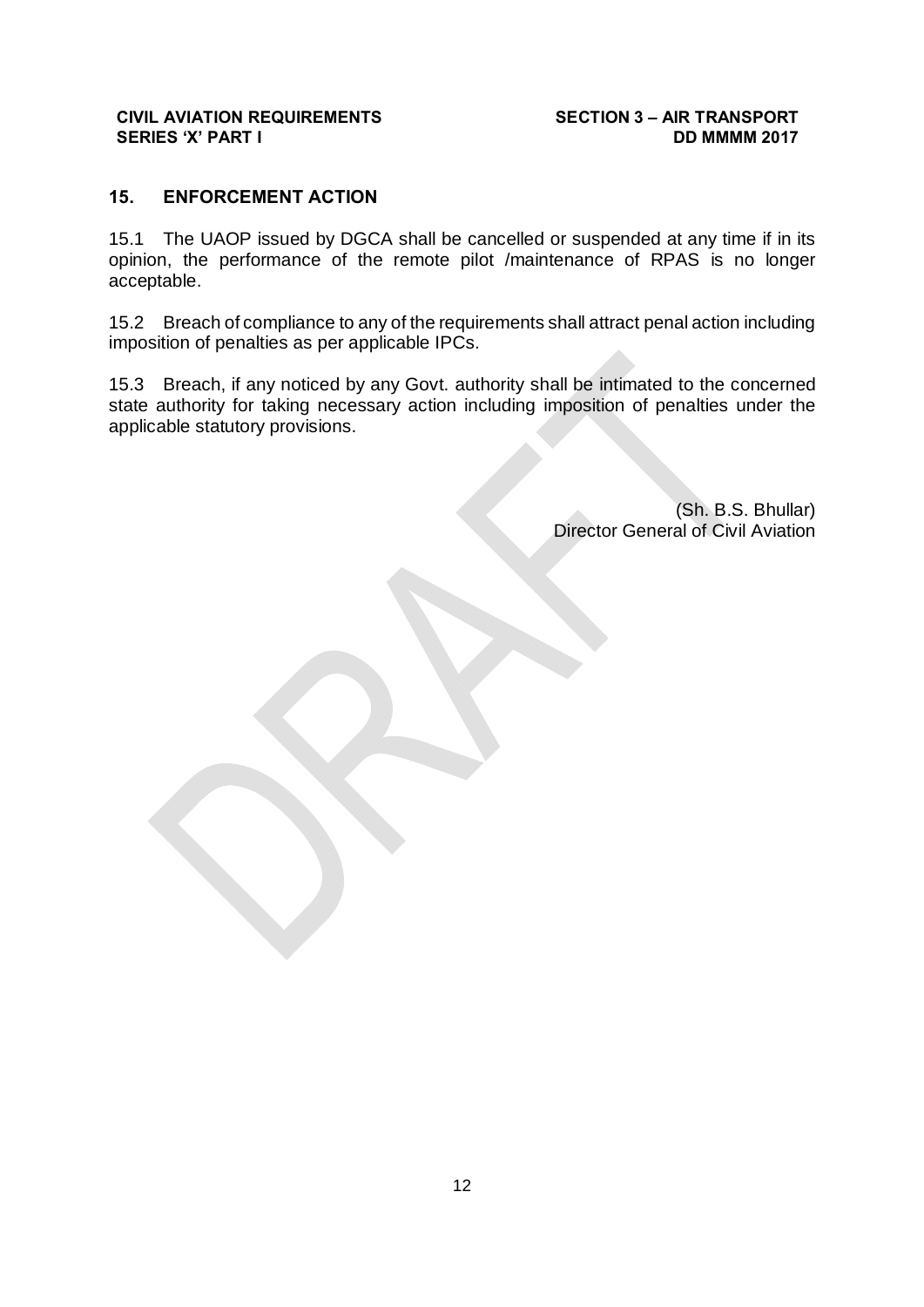**Annexure-I**

## **APPLICATION PROFORMA FOR SECURITY CLEARANCE**

## **I. Details of Company/Firm (Indian/Foreign)**

| SI.<br>No. | Full Name of the Date of<br>company and its registration<br>foreign collaborator, of company<br>if anv | Address of Head<br>Office, Regional<br>Offices &<br><b>Registered Office</b> | anv | Previous name   Details of earlier<br>of company, if approvals, if any<br>(Ref. No.<br>&<br>date) |
|------------|--------------------------------------------------------------------------------------------------------|------------------------------------------------------------------------------|-----|---------------------------------------------------------------------------------------------------|
|            |                                                                                                        |                                                                              |     |                                                                                                   |

## **II. Details of Directors**

| SI.<br>No. | Full Name   Present<br>of Board of Position<br><b>Directors</b> | held with<br>date (since<br>when) | Date<br>οf<br><b>Birth</b> | Parentage   Present &<br>Permanent<br>Address | <b>Nationality</b> | Passport<br>No. and<br>Date of<br><b>Issue</b> | Contact<br>Address &<br>Telephone<br>No. |
|------------|-----------------------------------------------------------------|-----------------------------------|----------------------------|-----------------------------------------------|--------------------|------------------------------------------------|------------------------------------------|
|            |                                                                 |                                   |                            |                                               |                    |                                                |                                          |

## **III. Details of Shareholders of Applicant Company (All firms/companies/ entities/ individuals having shareholding more than 10%)**

| No. | Full<br>Name | Parentage<br>Father/<br>Mother | Date<br>Οf<br>Birth | Permanent<br><b>Address</b> | Present<br>Address | Present<br>Position<br>held in the<br>company,<br>if any | Nationality<br>(if holding<br>dual<br>nationality,<br>both must<br>be clearly<br>mentioned) | $%$ of<br>shares<br>held in<br>the<br>company |
|-----|--------------|--------------------------------|---------------------|-----------------------------|--------------------|----------------------------------------------------------|---------------------------------------------------------------------------------------------|-----------------------------------------------|
|     |              |                                |                     |                             |                    |                                                          |                                                                                             |                                               |

## **IV. Details of criminal cases, if any, against the Company/Director(s) as per Annexure IA**

(Signature of the Applicant/Authorized Signatory)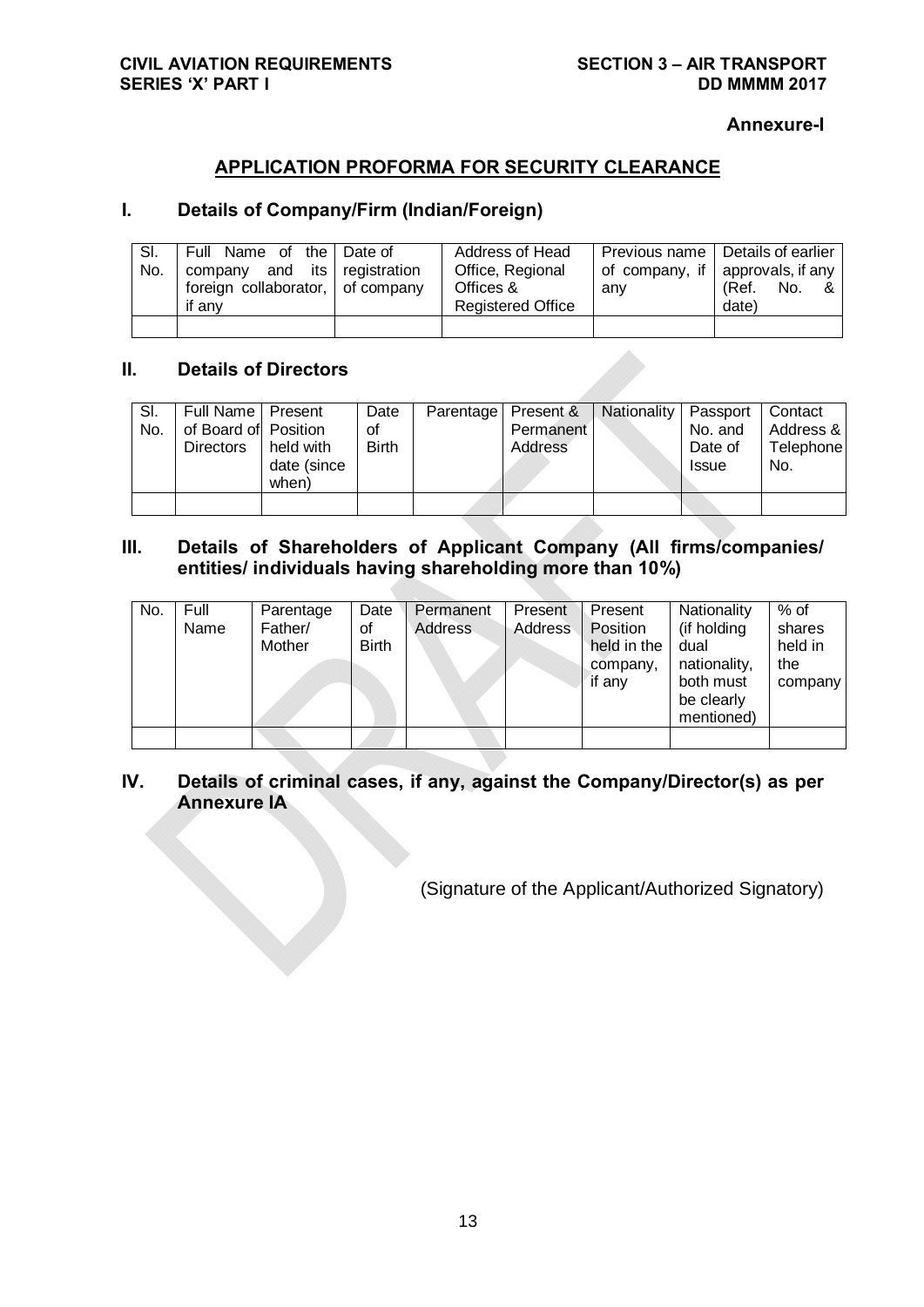### **Annexure-IA**

## **SELF-DECLARATION FOR COMPANY AND DIRECTOR(S) FOR WHOM SECURITY CLEARANCE IS SOUGHT**

- a) Name & address and registration no. of the company :
- b) Name & address of owners, promoters and directors of the company :
	- 1.
	- 2.
	- 3.
	- 4.
- c) Is the company owners, promoters or directors listed above, the subject of any

|    | 1. Preventive detention proceedings (PSA/NSA etc.) :<br>2. Criminal proceedings                                                        |        | Yes/No<br>Yes/No |
|----|----------------------------------------------------------------------------------------------------------------------------------------|--------|------------------|
| d) | If Yes, please provide following details                                                                                               |        |                  |
|    | Detention/Case/FIR/Warrant Number<br>$1_{-}$<br>2. Police Station/District/Agency<br>3. Section of law<br>4. Name & Place of the court | ٠<br>٠ |                  |
|    |                                                                                                                                        |        |                  |

- e) The above mentioned details are in respect of both India and any other foreign country.
- Note: The above self-declaration is required to be filled and signed by the authorized signatory of the company.

(Signature of Applicant/ Authorized Signatory)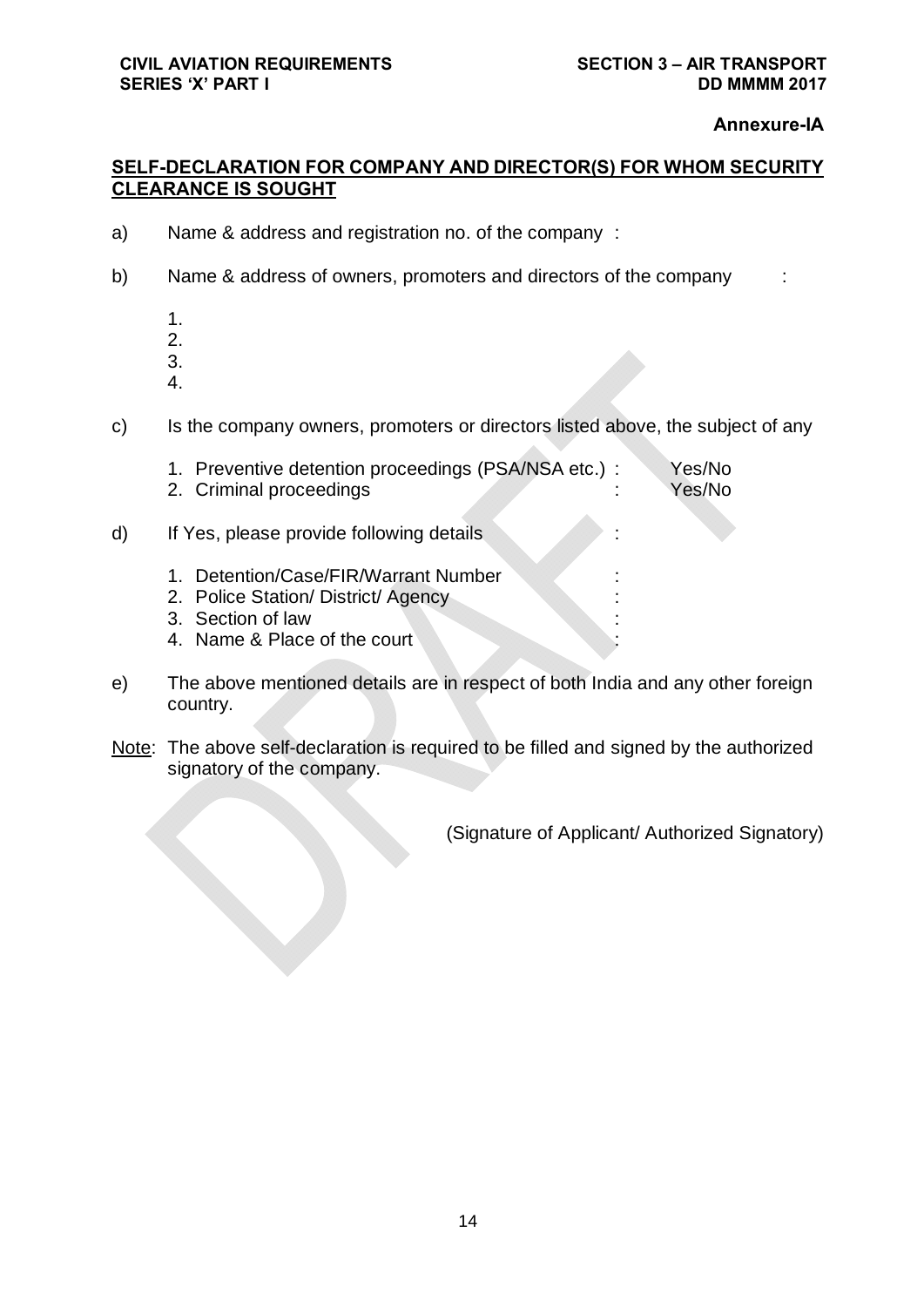**Annexure-II**

### **GOVERNMENT OF INDIA DIRECTORATE GENERAL OF CIVIL AVIATION OPP. SAFDARJUNG AIRPORT, NEW DELHI-110003, INDIA**

## **APPLICATION FOR IMPORT/ACQUISITION OF REMOTELY PILOTED AIRCRAFT**

- 1. Name of Applicant/Owner/Operator: *(In case of Company/ Corporation, give names of owners/directors and their nationalities)*
- 2. Contact details (Address, E-mail id, Phone No.):
- 3. Nationality:
- 4. Category: Existing UAOP holder/ UAOP applicant/ Without UAOP
- 5. Existing fleet strength:

| No. | RPA type | <b>UIN</b> | Mode of acquisition<br>(Owner / lease) |
|-----|----------|------------|----------------------------------------|
|     |          |            |                                        |
|     |          |            |                                        |
|     |          |            |                                        |
|     |          |            |                                        |

6. Details of RPA proposed to be imported/ acquired:

| No. | <b>Items</b>                        | <b>RPA</b> details |
|-----|-------------------------------------|--------------------|
| 1.  | Name and address of<br>manufacturer |                    |
| 2.  | Nationality                         |                    |
| 3.  | Model No.                           |                    |
| 4.  | <b>Serial Number</b>                |                    |
| 5.  | Date and Year of Manufacture        |                    |
| 6.  | <b>Fixed Wing/Rotary Wing</b>       |                    |
| 7.  | New/Used                            |                    |
| 8.  | Maximum take-off weight of RPA      |                    |
| 9.  | Maximum height attainable by RPA    |                    |
| 10. | Payload details                     |                    |

7. Mode of import/acquisition (Lease/Outright Purchase):

| <b>Outright Purchase</b>                                                       |                                               | Lease                           |                                |
|--------------------------------------------------------------------------------|-----------------------------------------------|---------------------------------|--------------------------------|
| Name & Address of<br>the owner (name of<br>manufacturer in<br>case of new RPA) | Name & Address<br>of the owner of<br>aircraft | Name & Address<br>of the Lessor | Name & Address<br>of the Lesse |
|                                                                                |                                               |                                 |                                |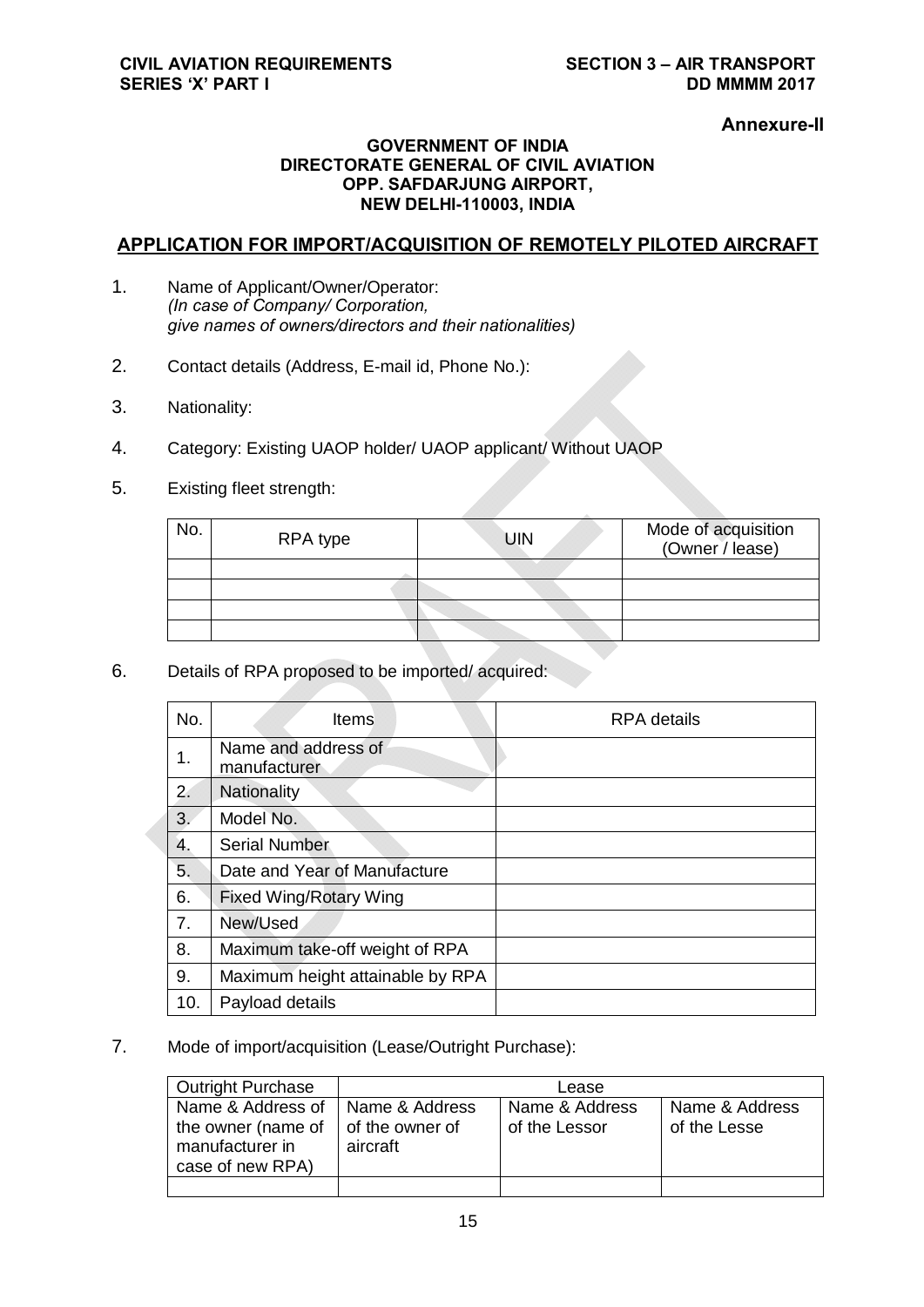- 8. Purpose of Operation of RPA:
- 9. Proposed base of operation:
- 10. Enclose copy of security clearance/ application for security clearance:

#### **UNDERTAKING**

- 1. The RPA shall be used only for the purpose for which it is being imported/acquired and meet the regulations contained in CAR Section 3, Series X, Part I.
- 2. It is confirmed that after obtaining UIN in India, the RPA shall be maintained, operated in accordance with the regulation specified by DGCA from time to time and there is no binding or limitation of any kind in this regard in the lease agreement for the acquisition of the RPAS.
- 3. The RPA shall not be flown above 200 ft AGL without UAOP as prescribed in CAR Section 3, Series X, Part I.
- 4. Certified that the information given above is correct.

Date: Charles Communication (Signature of the Applicant/ Authorized Signatory) **Name Designation**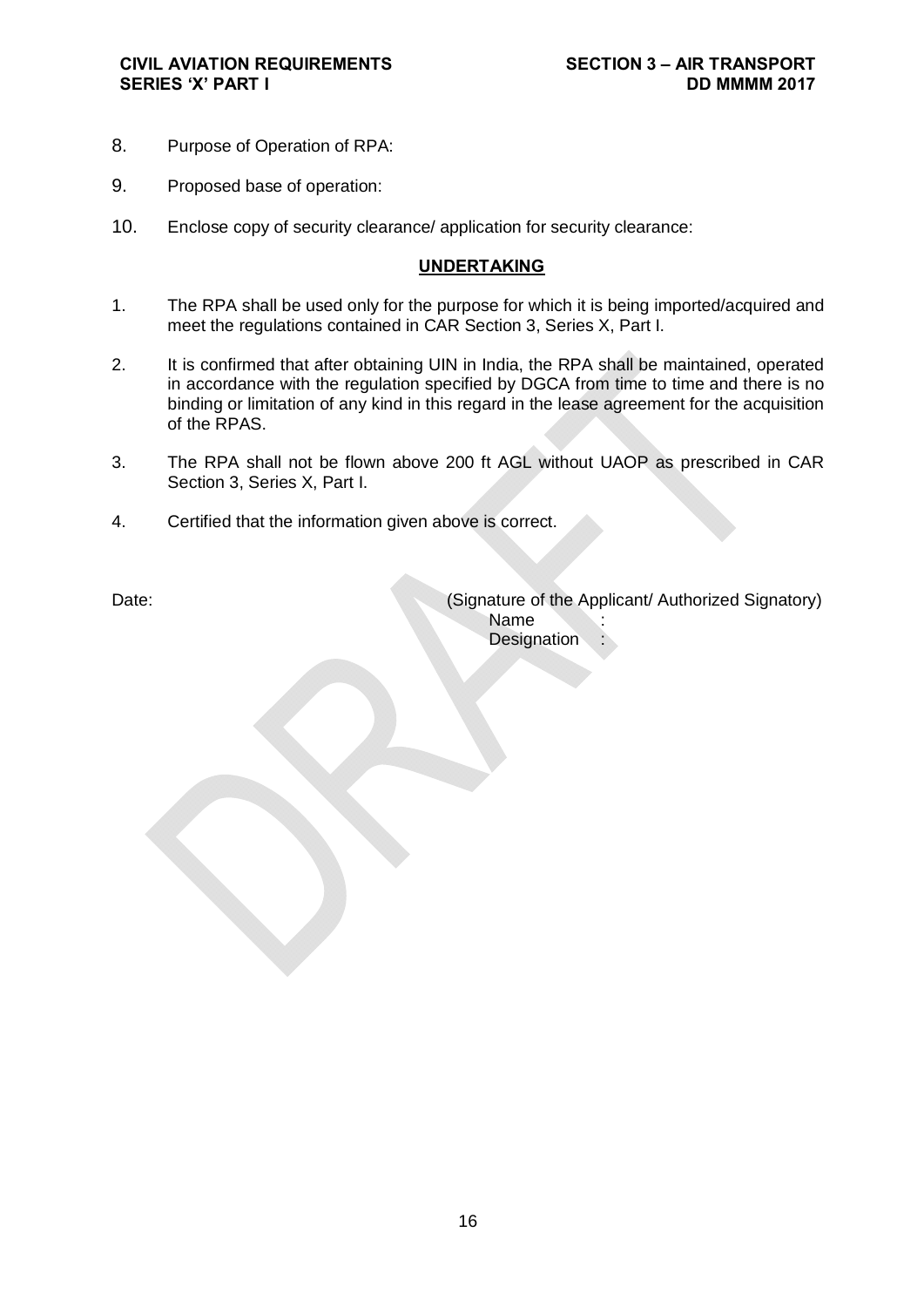### **Annexure-III**

### **GOVERNMENT OF INDIA DIRECTORATE GENERAL OF CIVIL AVIATION OPP. SAFDARJUNG AIRPORT, NEW DELHI-110003, INDIA**

## **APPLICATION FOR UNIQUE IDENTIFICATION NUMBER (UIN) OF REMOTELY PILOTED AIRCRAFT (RPA) - (USE ONE APPLICATION PER RPA)**

### **Section A: Particulars of Applicant/Owner/Operator of RPA**

- 1. Name of Applicant/Owner/Operator *(In case of Company/ Corporation, give names of owners/directors and their nationalities)*
- 2. Contact details (Address, E-mail id, Phone No.)
- 3. Nationality
- 4. Valid ID/Address proof details
- 5. Copy of security clearance/verification of character and antecedents of the remote pilot(s)
- 6. Copy of permission from WPC for use of all frequencies in RPAS operations
- 7. Details of fees paid
- 8. Declaration from Indian entity in case RPAS is wholly owned by a company or corporation and has given the said aircraft on lease to any person mentioned in Para 6.1 (a), (b) or (c) of this CAR.

## **Section B: Specification of Remotely Piloted Aircraft**

- 9. Name and address of manufacturer
- 10. Model No.
- 11. Serial Number
- 12. Date and Year of Manufacture
- 13. Fixed Wing/Rotary Wing
- 14. New/Used
- 15. Maximum take-off weight of RPA (including Payload)
- 16. Category of RPA (Please refer Para 3 of this CAR)
- 17. Details of compatible payload
- 18. Place & region of operation as per AAI FIR
- 19. Purpose of operation of RPA
- 20. Engine/Motor : Type/Power Rating/Number of Engines/Motors
- 21. Motors: Type/Power Rating/Number of Motors
- 22. Propeller details
- 23. Dimensions of RPA (l x b x h)
- 24. Maximum Endurance of RPA
- 25. Maximum Range of RPA
- 26. Maximum Speed of RPA
- 27. Maximum Height attainable by RPA
- 28. Maximum height of operations required
- 29. GPS and Geo-fencing details
- 30. RFID and SIM details
- 31. Payload details
- 32. Total fuel capacity (kg)/Battery capacity (mAh)
- 33. Particulars of previous or existing UIN, if applicable
- 34. Copy of Remotely Piloted Aircraft Flight Manual/Manufacturer & Operating Manual (as applicable)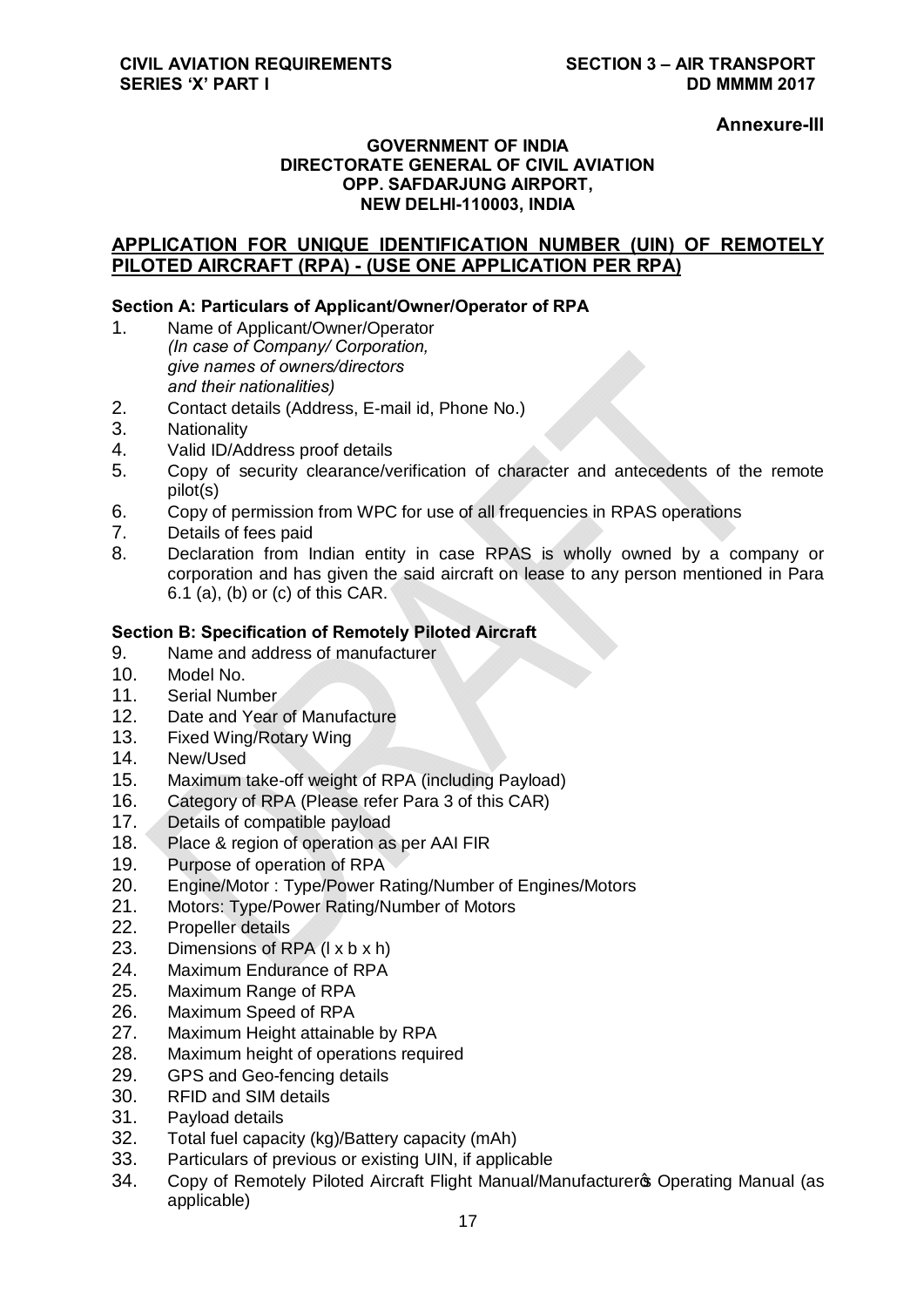- 35. Copy of Manufacturer & Maintenance guidelines (as applicable)
- 36. History of incidents/accidents (if any) along with nature and extent of damage sustained by the RPA and details of any repairs carried out.
- 37. Insurance details (as applicable)

#### 38. **Undertaking:**

- (a) I hereby declare that the above particulars are true in every respect and that nothing has been concealed or withheld by me. I have studied the relevant regulations issued by DGCA from time to time and shall abide by them.
- (b) I shall not operate RPA above 200 ft AGL without UAOP as prescribed in the CAR Section 3, Series X, Part I.

Date: Date: Conserversity and the applicant of the applicant authorized signatory) Name. Designation :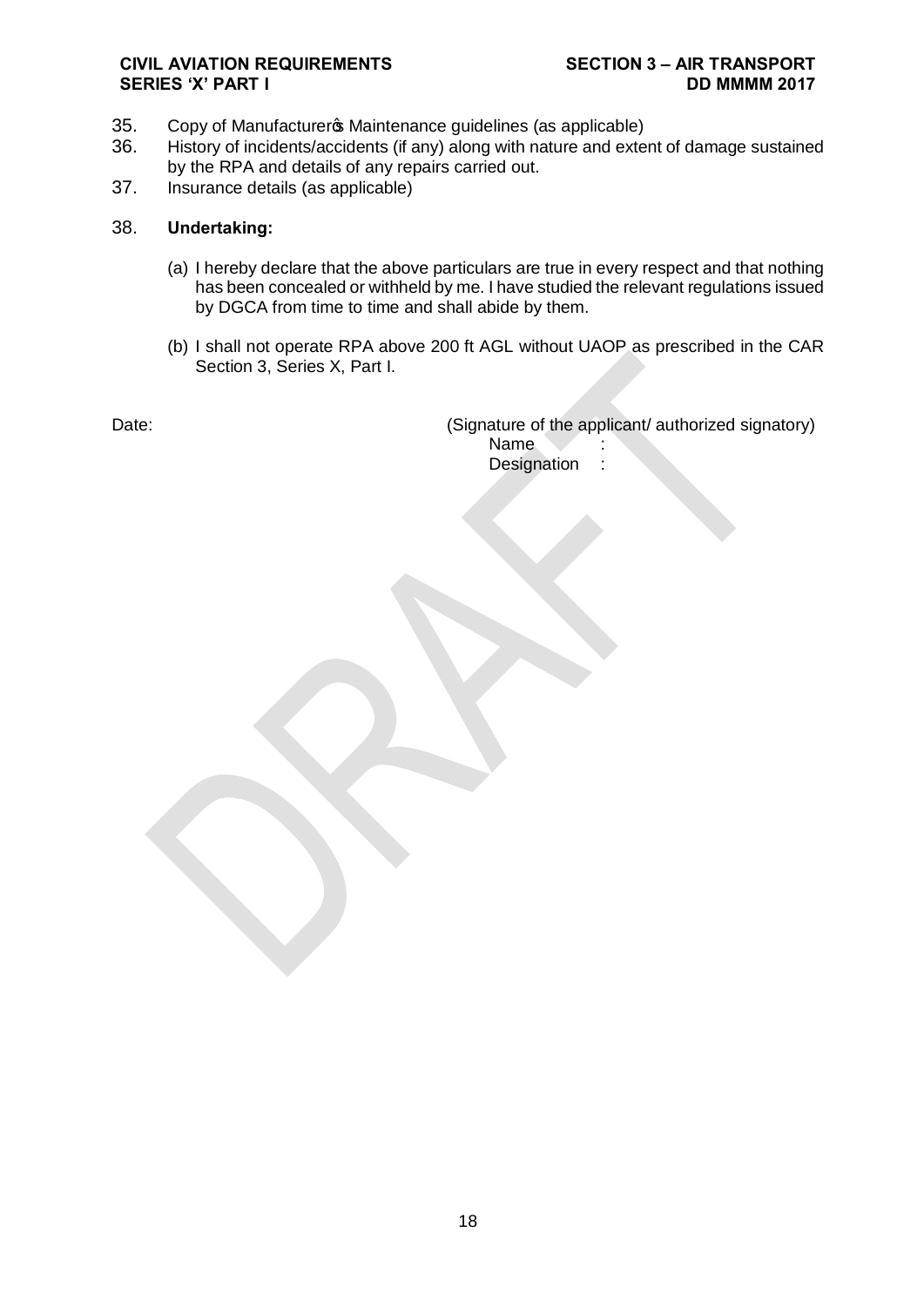**Annexure-IV**

# **FORMAT FOR ISSUE OF UNIQUE IDENTIFICATION NUMBER**

| DIRECTORATE GENERAL OF CIVIL AVIATION<br>OPP. SAFDARJUNG AIRPORT,<br>NEW DELHI-110003, INDIA                                                              |                              |                                                                                                       |                                                                                   |                                   |
|-----------------------------------------------------------------------------------------------------------------------------------------------------------|------------------------------|-------------------------------------------------------------------------------------------------------|-----------------------------------------------------------------------------------|-----------------------------------|
|                                                                                                                                                           |                              | UNIQUE IDENTIFICATION NUMBER                                                                          |                                                                                   |                                   |
|                                                                                                                                                           | Unique Identification Number | Manufacturer and<br><b>Manufacturers</b><br>designation of Remotely<br><b>Piloted Aircraft System</b> | <b>Remotely Piloted</b><br>Aircraft Model No.<br>Max. Take-off Weight<br>$(kg)$ . |                                   |
|                                                                                                                                                           |                              |                                                                                                       | Category                                                                          |                                   |
| U-XX-XXXX                                                                                                                                                 |                              |                                                                                                       | <b>Type of Aircraft</b>                                                           | Fixed Wing/<br><b>Rotary Wing</b> |
| Name of owner                                                                                                                                             |                              |                                                                                                       |                                                                                   |                                   |
| Address of owner                                                                                                                                          |                              |                                                                                                       |                                                                                   |                                   |
| E-mail ID &<br>Contact No. of Owner                                                                                                                       |                              |                                                                                                       |                                                                                   |                                   |
| Name of Operator                                                                                                                                          |                              |                                                                                                       |                                                                                   |                                   |
| <b>Address of Operator</b>                                                                                                                                |                              |                                                                                                       |                                                                                   |                                   |
| E-mail id &<br>Contact No. of Operator                                                                                                                    |                              |                                                                                                       |                                                                                   |                                   |
| It is hereby certified that the above mentioned Remotely Piloted Aircraft System has been duly<br>entered in the Indian Civil Unmanned Aircraft database. |                              |                                                                                                       |                                                                                   |                                   |
| Date of                                                                                                                                                   |                              | Signature                                                                                             |                                                                                   |                                   |
| <b>Issue</b>                                                                                                                                              |                              | Name                                                                                                  |                                                                                   |                                   |
| Place of<br><b>Issue</b>                                                                                                                                  |                              | Designation with<br>Seal                                                                              |                                                                                   |                                   |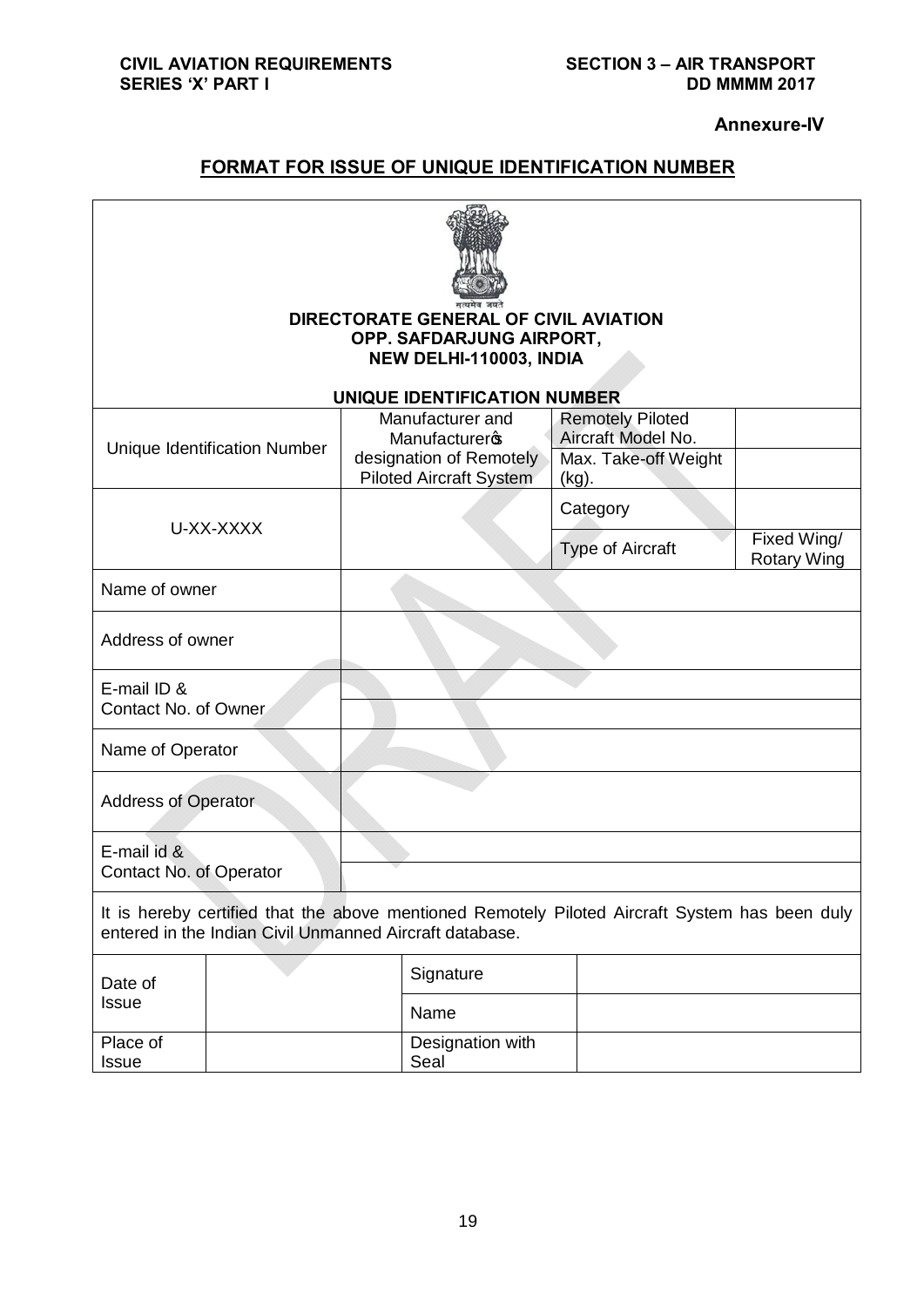## **Annexure-V**

### **GOVERNMENT OF INDIA DIRECTORATE GENERAL OF CIVIL AVIATION OPP. SAFDARJUNG AIRPORT, NEW DELHI-110003, INDIA**

## **APPLICATION FOR ISSUE/ RENEWAL OF UNMANNED AIRCRAFT OPERATOR PERMIT (UAOP)**

## **Section A: Particulars of Applicant/Owner/Operator of RPA**

- 1. Copy of security clearance from MHA verification of character and antecedents of the remote pilot(s)
- 2. Details of fees paid

## **Section B: Details to obtain Unmanned Aircraft Operator Permit**

- 3. UIN No.
- 4. Details of Remote pilot(s) and training records
- 5. List of personnel for operation of RPA (copies of security clearance to be enclosed)
- 6. Copy of permission from ATS provider (Civil/defense)
- 7. Security clearance of firms/operator of RPA from MHA
- 8. Security programme approved by BCAS
- 9. Permission of land/ property owner (area used for take-off and landing of RPA)
- 10. Insurance details (as applicable)
- 11. History of incidents/ accidents (if any) along with nature and extent of damage sustained by the RPA and details of any repairs carried out

### 12. **Undertaking:**

- (a) I hereby declare that the above particulars are true in every respect and that nothing has been concealed or withheld by me. I have studied the relevant regulations issued by DGCA from time to time and shall abide by them.
- (b) I shall keep RPA Flight Manual /Manufacturer to Operating Manual (as applicable) up to date at all times. I shall specify procedures to be followed by remote pilots and other relevant persons to ensure safety of RPA operations and shall produce the same as and when demanded by DGCA.
- (c) I shall maintain RPAS as per maintenance system established by manufacturer and details of the same shall be kept up to date at all times and shall produce relevant records of maintenance as and when demanded by DGCA.

Date: (Signature of the applicant/ authorized signatory) Name Designation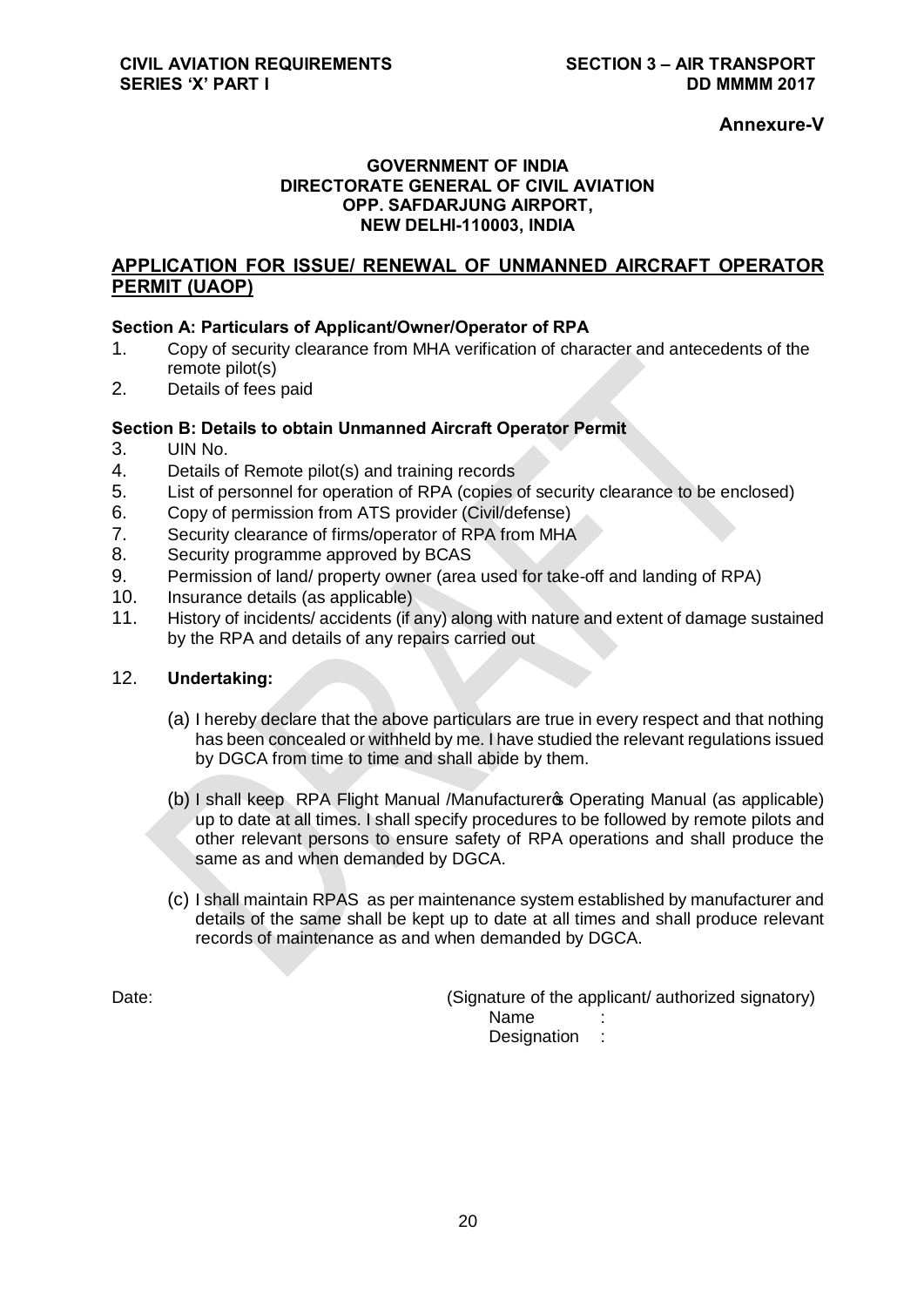**Annexure-VI**

# **FORMAT FOR ISSUE OF UNMANNED AIRCRAFT OPERATOR PERMIT**

| DIRECTORATE GENERAL OF CIVIL AVIATION<br>OPP. SAFDARJUNG AIRPORT,<br>NEW DELHI-110003, INDIA                                                                                                                                                                                |  |  |                                   |  |
|-----------------------------------------------------------------------------------------------------------------------------------------------------------------------------------------------------------------------------------------------------------------------------|--|--|-----------------------------------|--|
| <b>Unmanned Aircraft Operator</b>                                                                                                                                                                                                                                           |  |  | UNMANNED AIRCRAFT OPERATOR PERMIT |  |
| Permit                                                                                                                                                                                                                                                                      |  |  |                                   |  |
| Name of operator                                                                                                                                                                                                                                                            |  |  |                                   |  |
| Address of operator                                                                                                                                                                                                                                                         |  |  |                                   |  |
| E-mail &<br>Contact No. of operator                                                                                                                                                                                                                                         |  |  |                                   |  |
| This certificate certifies that <operator name=""> is authorized to perform RPA operations as defined<br/>in the attached operations specifications and in accordance with the regulations prescribed in CAR<br/>Section 3, Series X, Part I dated ---------2017</operator> |  |  |                                   |  |
| Date of Issue                                                                                                                                                                                                                                                               |  |  | Signature                         |  |
| Date of<br>Expiry                                                                                                                                                                                                                                                           |  |  | Name                              |  |
| Place of<br><b>Issue</b>                                                                                                                                                                                                                                                    |  |  | Designation with<br>Seal          |  |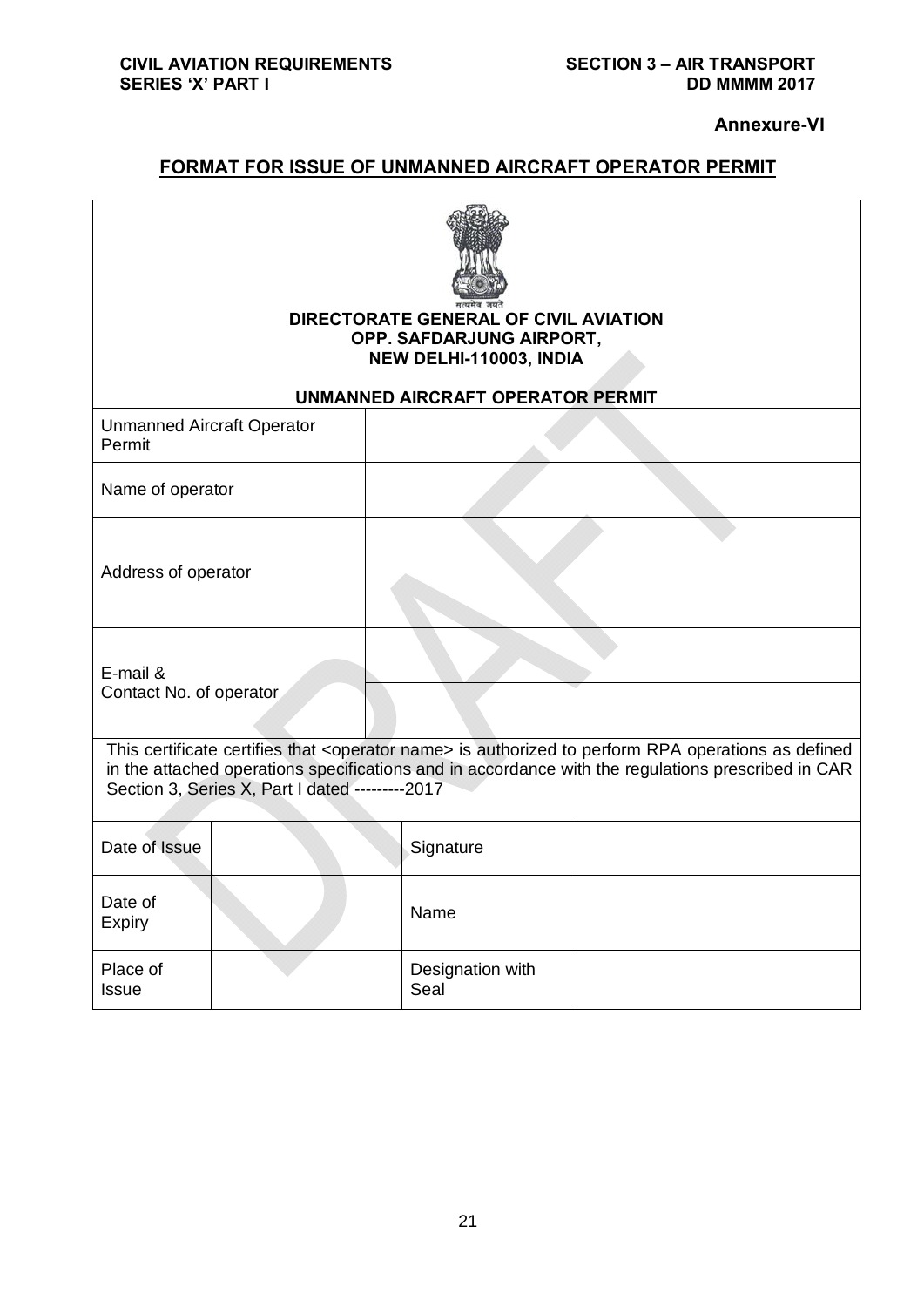

## **DIRECTORATE GENERAL OF CIVIL AVIATION OPP. SAFDARJUNG AIRPORT, NEW DELHI-110003, INDIA**

## **UNMANNED AIRCRAFT OPERATIONS SPECIFICATIONS**

| <b>UIN Number</b>                                       |  |
|---------------------------------------------------------|--|
| Type of operations                                      |  |
| Area of base of operations                              |  |
| Approved personnel for RPAS<br>operation                |  |
| <b>Operating limitations</b>                            |  |
| <b>Maximum Endurance</b><br>1.                          |  |
| Maximum Ceiling<br>2.                                   |  |
| 3.<br><b>Compatible Payloads (with</b><br>weight), etc. |  |
| Date of Issue                                           |  |
| <b>Signatures</b>                                       |  |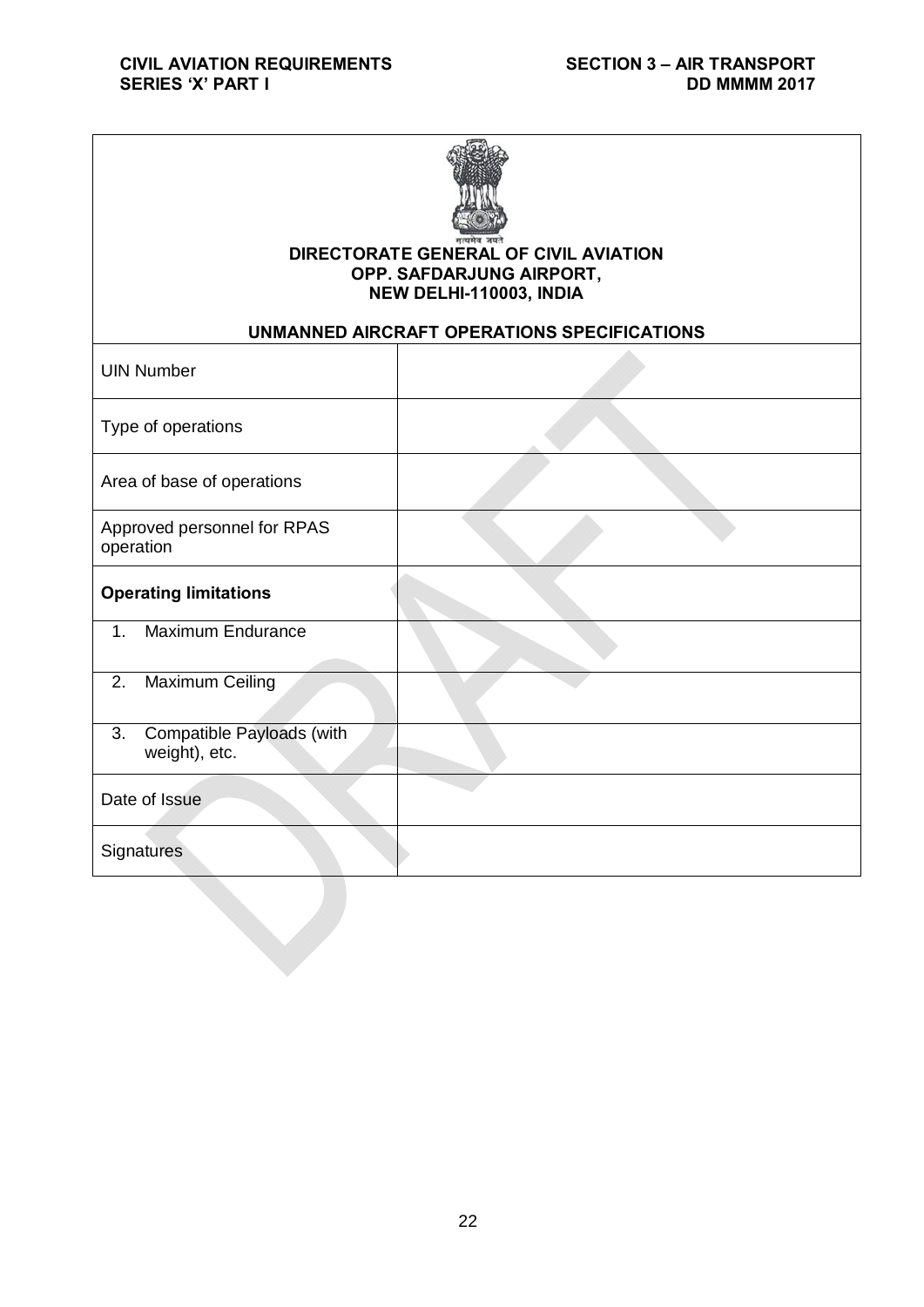**Annexure-VII**

## **SAMPLE OF RPA LOG BOOK**

## RPA LOG BOOK

Name of the Owner/Operator  $\tilde{O}$   $\tilde{O}$   $\tilde{O}$   $\tilde{O}$   $\tilde{O}$   $\tilde{O}$   $\tilde{O}$   $\tilde{O}$   $\tilde{O}$   $\tilde{O}$   $\tilde{O}$   $\tilde{O}$   $\tilde{O}$   $\tilde{O}$   $\tilde{O}$   $\tilde{O}$   $\tilde{O}$   $\tilde{O}$   $\tilde{O}$   $\tilde{O}$   $\tilde{O}$   $\tilde{O}$   $\tilde{O}$   $\tilde{O}$   $\tilde{$ Address of Owner/Operator  $\tilde{O}$   $\tilde{O}$   $\tilde{O}$   $\tilde{O}$   $\tilde{O}$   $\tilde{O}$   $\tilde{O}$   $\tilde{O}$   $\tilde{O}$   $\tilde{O}$   $\tilde{O}$   $\tilde{O}$   $\tilde{O}$   $\tilde{O}$   $\tilde{O}$   $\tilde{O}$   $\tilde{O}$   $\tilde{O}$   $\tilde{O}$   $\tilde{O}$   $\tilde{O}$   $\tilde{O}$   $\tilde{O}$   $\tilde{O}$   $\tilde{$ UIN  $\tilde{O}$   $\tilde{O}$   $\tilde{O}$   $\tilde{O}$   $\tilde{O}$   $\tilde{O}$   $\tilde{O}$   $\tilde{O}$   $\tilde{O}$   $\tilde{O}$   $\tilde{O}$   $\tilde{O}$   $\tilde{O}$   $\tilde{O}$   $\tilde{O}$   $\tilde{O}$   $\tilde{O}$   $\tilde{O}$   $\tilde{O}$   $\tilde{O}$   $\tilde{O}$   $\tilde{O}$   $\tilde{O}$   $\tilde{O}$   $\tilde{$ 

## **SAMPLE CONTENTS OF RPA LOG BOOK**

- $1.$  UIN  $\tilde{0}$   $\tilde{0}$   $\tilde{0}$   $\tilde{0}$   $\tilde{0}$   $\tilde{0}$   $\tilde{0}$   $\tilde{0}$   $\tilde{0}$   $\tilde{0}$   $\tilde{0}$   $\tilde{0}$   $\tilde{0}$   $\tilde{0}$   $\tilde{0}$   $\tilde{0}$   $\tilde{0}$   $\tilde{0}$   $\tilde{0}$   $\tilde{0}$   $\tilde{0}$   $\tilde{0}$   $\tilde{0}$   $\tilde{$
- 2. Category of RPA ……………………………………………......................
- 3. Date of Flight ………………………………………………………………
- 4. Name of Remote Pilot …………………………………………………….
- 5. Place & Time of Commencement of operation  $\tilde{0}$   $\tilde{0}$   $\tilde{0}$   $\tilde{0}$   $\tilde{0}$   $\tilde{0}$   $\tilde{0}$   $\ldots$
- 6. Place & Time of Termination of operation...….…………………………
- 7. Hours of Flight (00:00 hrs) ……………………………………………….
- 8. Remote pilot observation (if any)...……………………………………...
- 9. Record of maintenance as prescribed by manufacturer ...  $\tilde{\sigma}$   $\tilde{\sigma}$   $\tilde{\sigma}$  o  $\tilde{\sigma}$ .
- 10. Compliance record of other instructions issued by manufacturer  $\tilde{o}$  o

Place: õ õ õ õ õ .

Date:  $\ddot{o}$   $\ddot{o}$   $\ddot{o}$   $\ddot{o}$   $\ddot{o}$   $\ddot{o}$   $\ddot{o}$   $\ddot{o}$   $\ddot{o}$   $\ddot{o}$   $\ddot{o}$   $\ddot{o}$   $\ddot{o}$   $\ddot{o}$   $\ddot{o}$   $\ddot{o}$   $\ddot{o}$   $\ddot{o}$   $\ddot{o}$   $\ddot{o}$   $\ddot{o}$   $\ddot{o}$   $\ddot{o}$   $\ddot{o}$   $\ddot{o}$   $\ddot{o}$   $\ddot{o}$